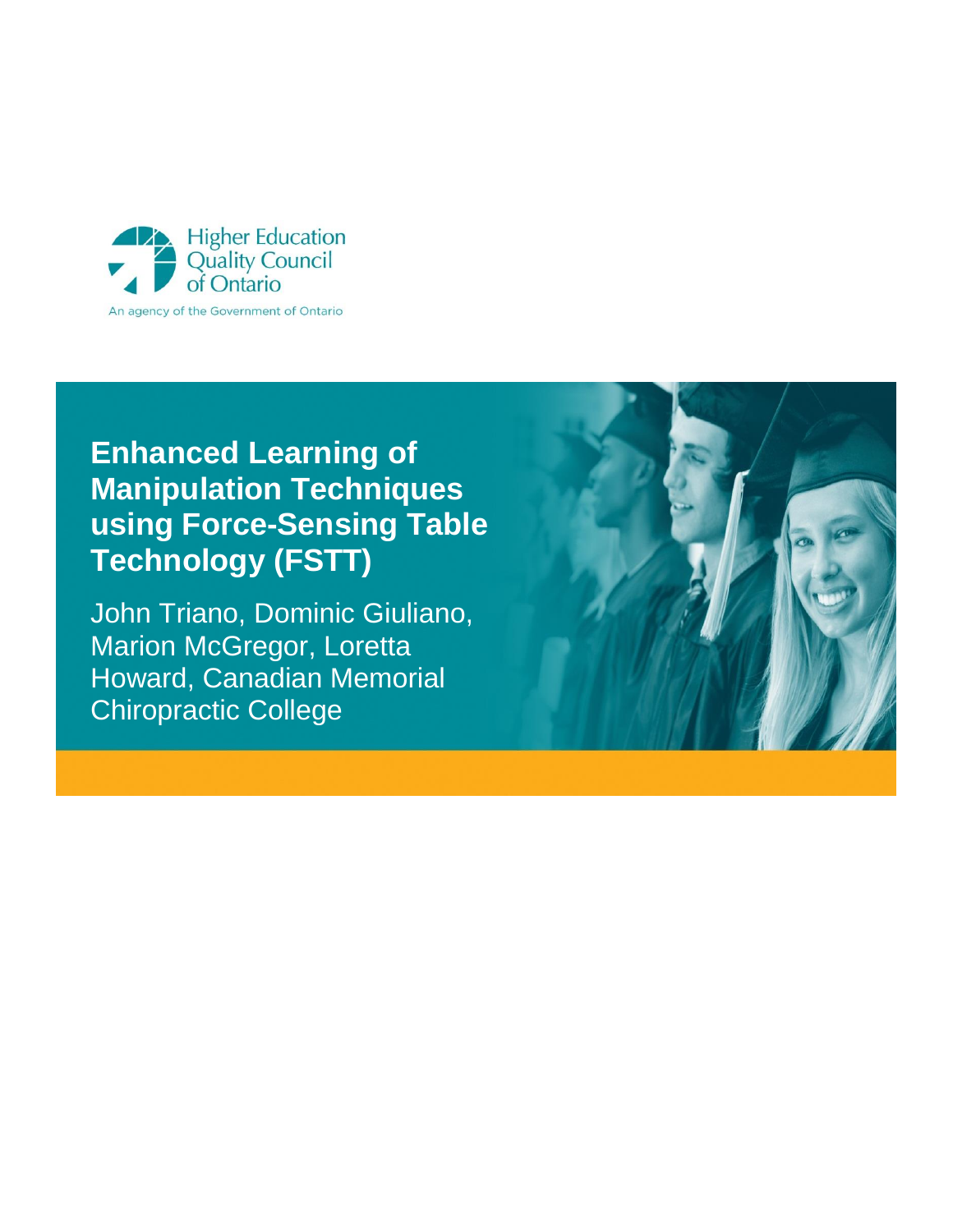## Published by

# **The Higher Education Quality Council of Ontario**

1 Yonge Street, Suite 2402 Toronto, ON Canada, M5E 1E5

| Phone:  | (416) 212-3893 |
|---------|----------------|
| Fax:    | (416) 212-3899 |
| Web:    | www.heqco.ca   |
| E-mail: | info@heqco.ca  |

## **Cite this publication in the following format:**

Triano, J., Giuliano, D., McGregor, M., & Howard, L. (2014). *Enhanced Learning of Manipulation Techniques using Force-Sensing Table Technology (FSTT).* Toronto: Higher Education Quality Council of Ontario.



The opinions expressed in this research document are those of the authors and do not necessarily represent the views or official policies of the Higher Education Quality Council of Ontario or other agencies or organizations that may have provided support, financial or otherwise, for this project. © Queens Printer for Ontario, 2014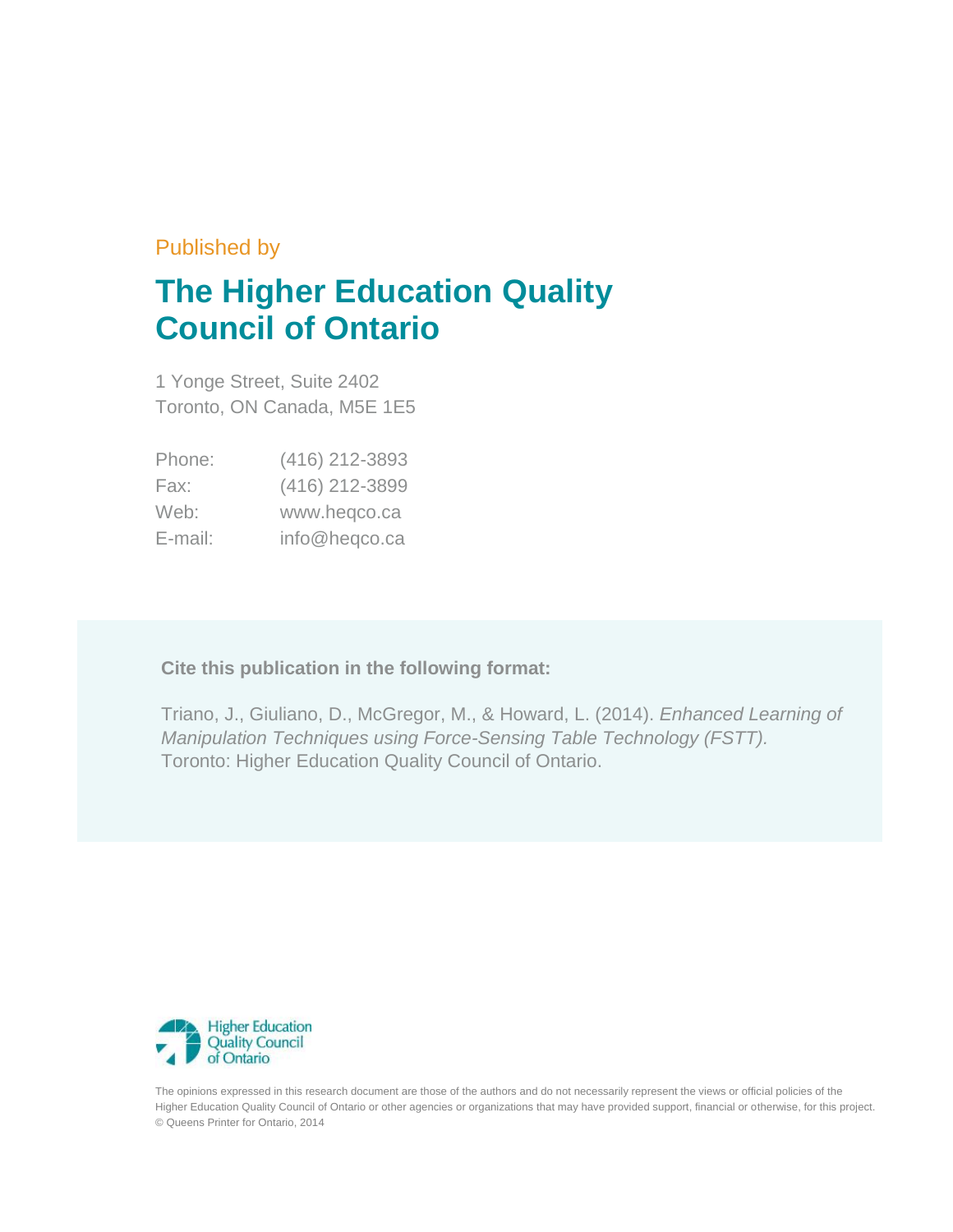# **Table of Contents**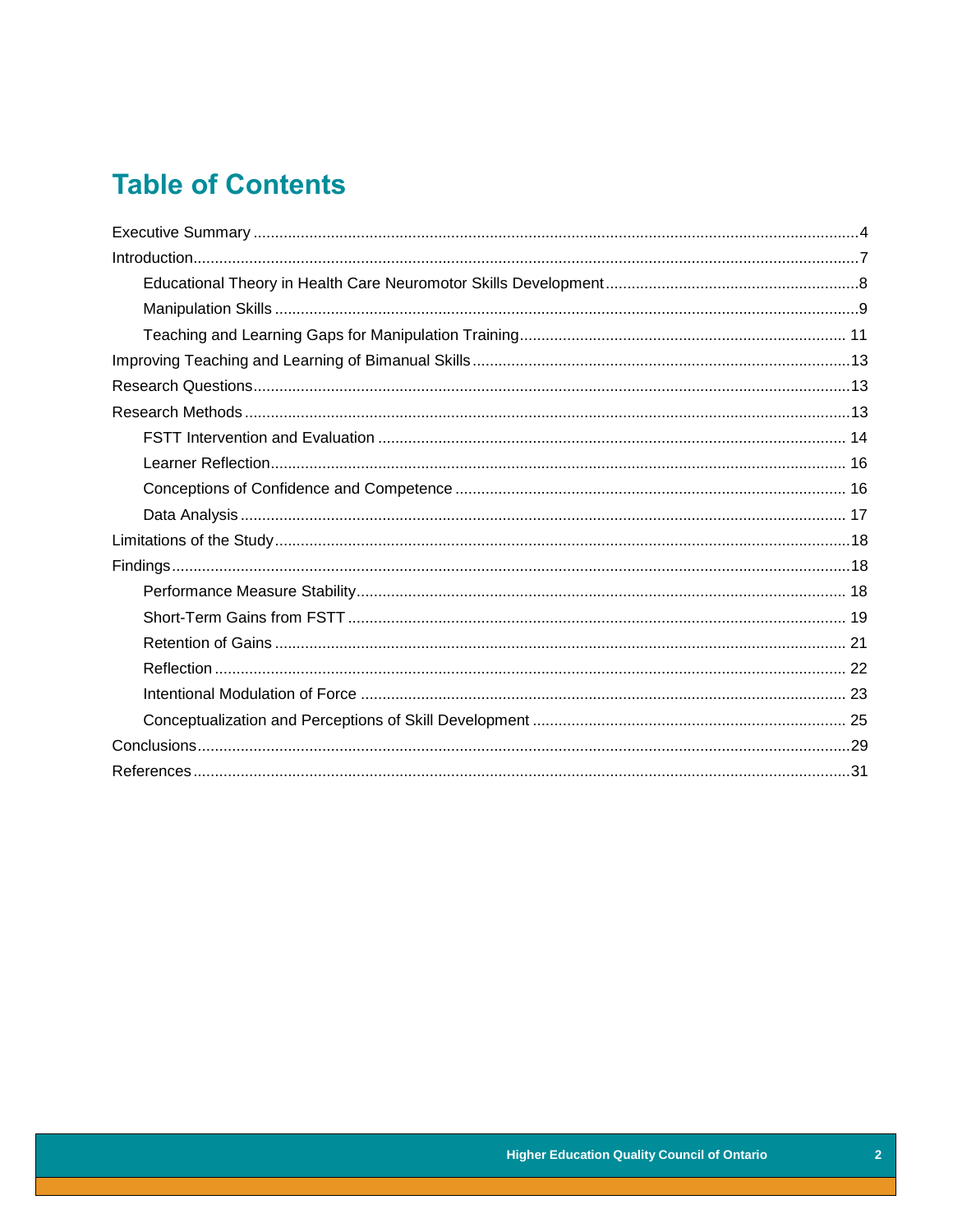# **List of Common Abbreviations and Special Terms**

- Incisure/Incisural: a sudden and brief downward dip in a line graph
- Force-Time profile: a graphical trace displaying a change in force over time
- Formative assessment: assessments that provide feedback to inform student progress
- FSTT: force-sensing table technology
- KR: knowledge of results, a form of feedback to learners
- Newtons (N): a measure of force.  $1 N = 0.448$  pounds
- Newtons/sec: rate in change of force or "speed" of force
- se: standard error
- Sigmoidal: "S" shaped
- Summative assessment: evaluation of learning that has occurred over time

# **List of Figures**

## **List of Tables**

| Table 1: Performance Stability over the Two Weeks from Baseline to the Pre-Session 1 Assessment 19     |  |
|--------------------------------------------------------------------------------------------------------|--|
|                                                                                                        |  |
| Table 3: Retention of Gains Represented as the Difference Scores from Post-S1 to Pre-S2 Assessments 22 |  |
|                                                                                                        |  |
|                                                                                                        |  |
|                                                                                                        |  |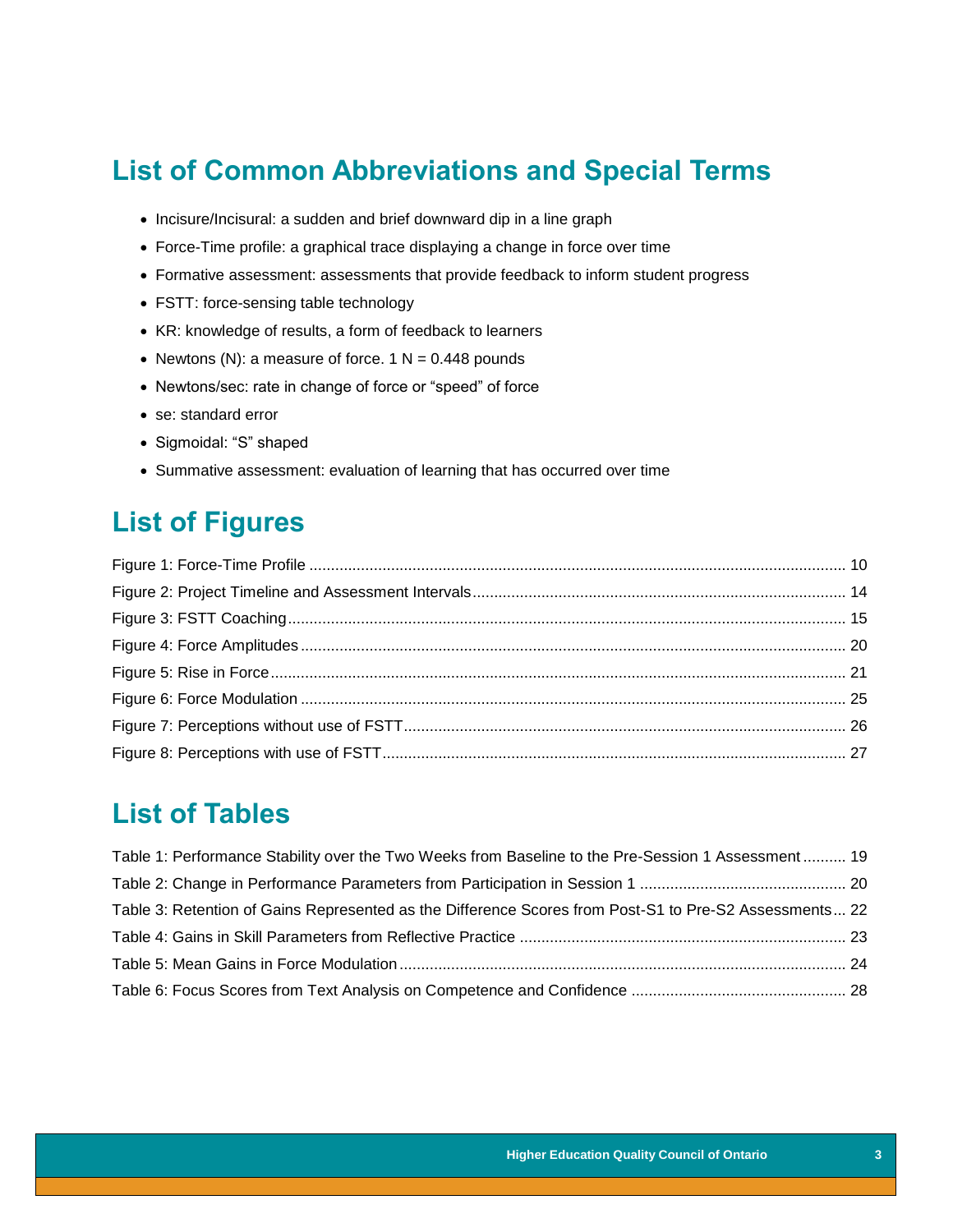# <span id="page-4-0"></span>**Executive Summary**

In July 2011, the Higher Education Quality Council of Ontario (HEQCO) issued a Request for Proposals that focused on the innovative use of technology in the classroom. The goal was to provide funding to institutions to allow them to evaluate the effectiveness of pedagogical practices that aim to enhance the quality of student learning through the introduction and integration of new technologies. Based on a novel implementation of technology within a new skills simulation laboratory, the Canadian Memorial Chiropractic College (CMCC) submitted a successful application that allowed it to evaluate the system as a means of assessing manual skills development.

CMCC was founded as a professional college in 1945 to provide the education and training of chiropractors. The four-year program was initially accredited through the Council of Chiropractic Education Canada, a status that continues through the present. In 2005, CMCC became the first private college to be given approval to award a second-entry undergraduate degree by assent from the Minister of Training, Colleges and Universities, under recommendation from the Postsecondary Education Quality Assessment Board of Ontario (PEQAB). In 2011, that consent to award the degree of Doctor of Chiropractic (DC) was renewed and extended for a ten-year period.

Integral to the administration of care to patients by Doctors of Chiropractic is the safe and effective use of complex, bimanual treatment procedures that can be collectively described as manual manipulation therapy. As a mode of treatment for complaints from the spine, neck and extremity joints, manipulative therapy spans a broad spectrum of maneuvers that have been shown to be useful to the public in managing pain from strain/sprain injuries, degenerative arthritis, disc, shoulder and knee problems, as well as other conditions (Bronfort, Haas, Evans, Leininger & Triano, 2010). Each maneuver must be competently administered in the context of the patient's condition, with consideration given to how chronic or severe the problem is and whether there are other diagnoses that would require modification of the treatment maneuvers during their application.

Through the auspices of the Knowledge Infrastructure Program (KIP) of Industry Canada, as overseen by the Minister of Industry in consultation with the Minister of State (Science and Technology), CMCC received a grant in 2009 that established its simulation laboratory. A combined diagnosis and treatment learning lab, the simulation laboratory includes four stations of custom force-sensing table technology (FSTT) that measure the administration of treatment procedures. The FSTT stations provide the student with the opportunity to rehearse the application of treatment skills using passive foam mannequins at first, before progressing to volunteer subjects. Knowledge of Results (KR) is provided in the form of immediate feedback and as a formative assessment by presentation of force-time profiles that quantify the treatment force applications. Direct observation of results for each procedure administered allows the learner and his/her instructor to gauge the relative safety and quality of performance. Coaching and learner reflection on their performance can thus be directed toward strategies that can specifically change individual parameters positively, with tightly yoked feedback that immediately rewards effective change.

Rapidly accepted and lauded as a learning aid by the initial cohort of students who accessed the FSTT (Triano, McGregor & Giuliano, 2011), the literature on this application of KR previously was restricted to the experimental laboratory setting. As such, information on the feasibility of short-term gains in measurable skill parameters existed; however, KR feedback applied more broadly across the curriculum was lacking. As well, information on several characteristics of treatment that are believed to be relevant to enhanced effectiveness of care remained unavailable. For example, the long-term sustainability of such gains, the capacity for a learner to provide targeted levels of performance on demand or even the appropriate target levels for skilled performance were uncertain. In short, the quantification of treatment delivery was at hand, but the means to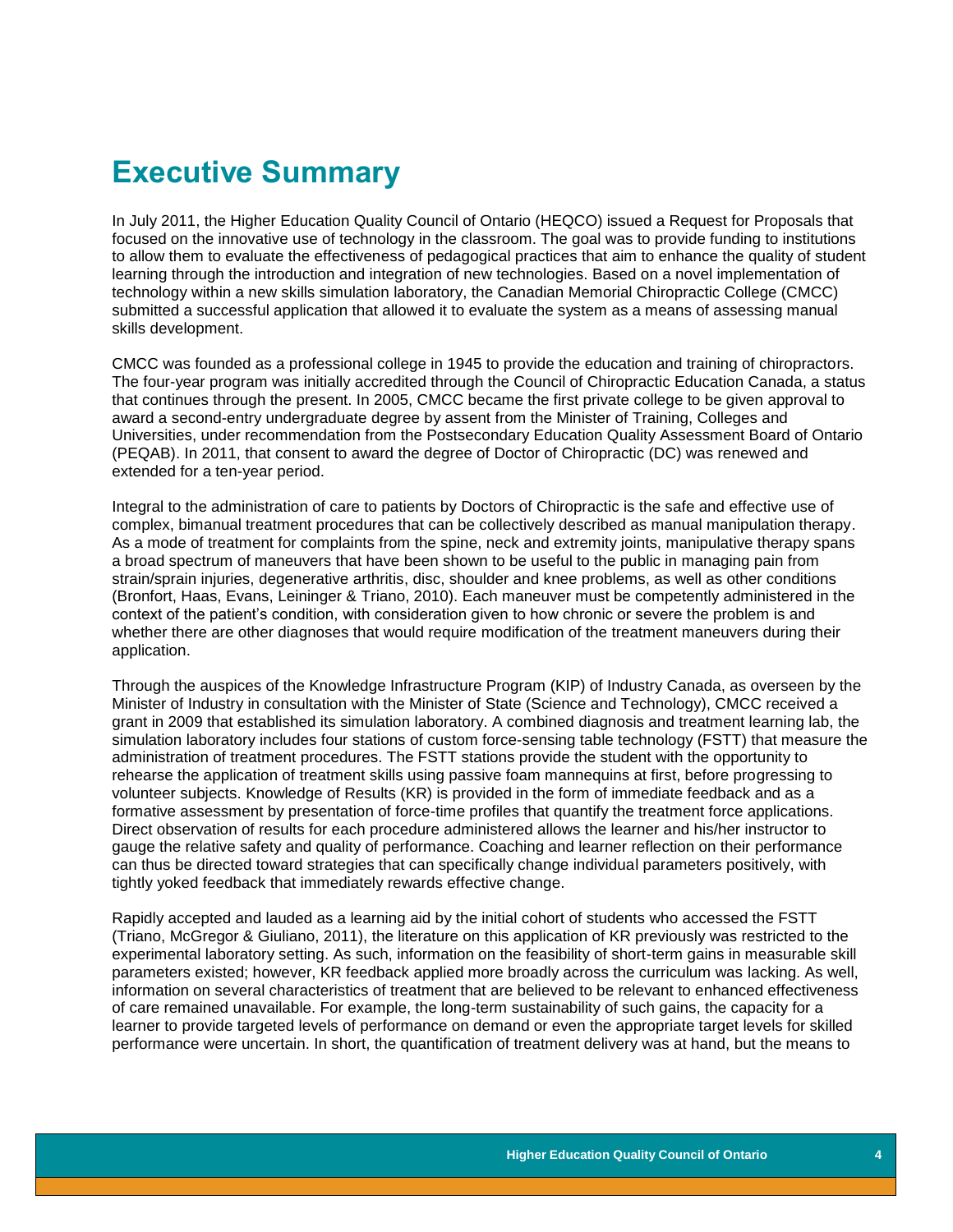assess it appropriately as fitting the clinical learning objectives and career needs for the learner remained undefined.

Through assistance from HEQCO, a strategy to evaluate the FSTT as a learning and assessment tool was implemented in classes of approximately 200 students. It was believed critical to the success of the FSTT implementation that the conceptualization of manual skills learning among both faculty and students be shifted from the traditional coaching model, based on subjective observation, to one that combines objectively measured outcomes with an apprenticeship experience.

Both quantitative and qualitative research methods were employed to address three fundamental questions related to safe and effective treatment delivery:

- a) What short-term gains in skill parameters can be obtained and how well are they retained over time?
- b) Can learners consciously modulate force applications to comply with the immediate need to respond to changes in criteria?
- c) What is the conception of relative confidence and competence in manual treatment skills among learners and supervisors?

The data yielded several important findings related to the effectiveness of implementing FSTT across moderately large class sizes within the curriculum. As this report represents the first evidence of its kind with respect to measuring performance for moderately large groups of learners, multiple statistical tests were performed to identify potentially meaningful findings. Statistical significance was set at p < 0.001, using a correction for multiple t-tests to minimize the chance that findings might later turn out to be false.

The findings of the study are summarized as follows:

- What short-term gains in skill parameters can be obtained and how well are they retained over time?
	- On average, the cohort of learners engaged in the FSTT simulation laboratory achieved highly statistically significant gains in parameters of performance (force amplitude and speed) by the end of a two-hour session.
	- Learners not obtaining notable change in speed during FSTT laboratory time were motivated to practice procedures voluntarily ad lib during unscheduled lab time, reflecting on recorded performance and rehearsing procedures.
	- On average, learners who engaged in reflection and rehearsal achieved comparable gains in performance to their peers on re-evaluation.
	- Gains achieved at the end of the first two-hour FSTT, on average, were sustained through a seven-month (for second-year students) interval and five-month interval (for third-year students) between FSTT sessions as determined by formative assessment at the beginning of a second session.
- Can learners consciously modulate force applications to comply with the immediate need to respond to changes in criteria?
	- On average, learners were able to achieve statistically significant modulation of force amplitudes on demand.
	- Gains in ability to modulate over the FSTT session were more easily achieved when attempting to enhance force and only trended to significance for the year 2 cohort for reducing force.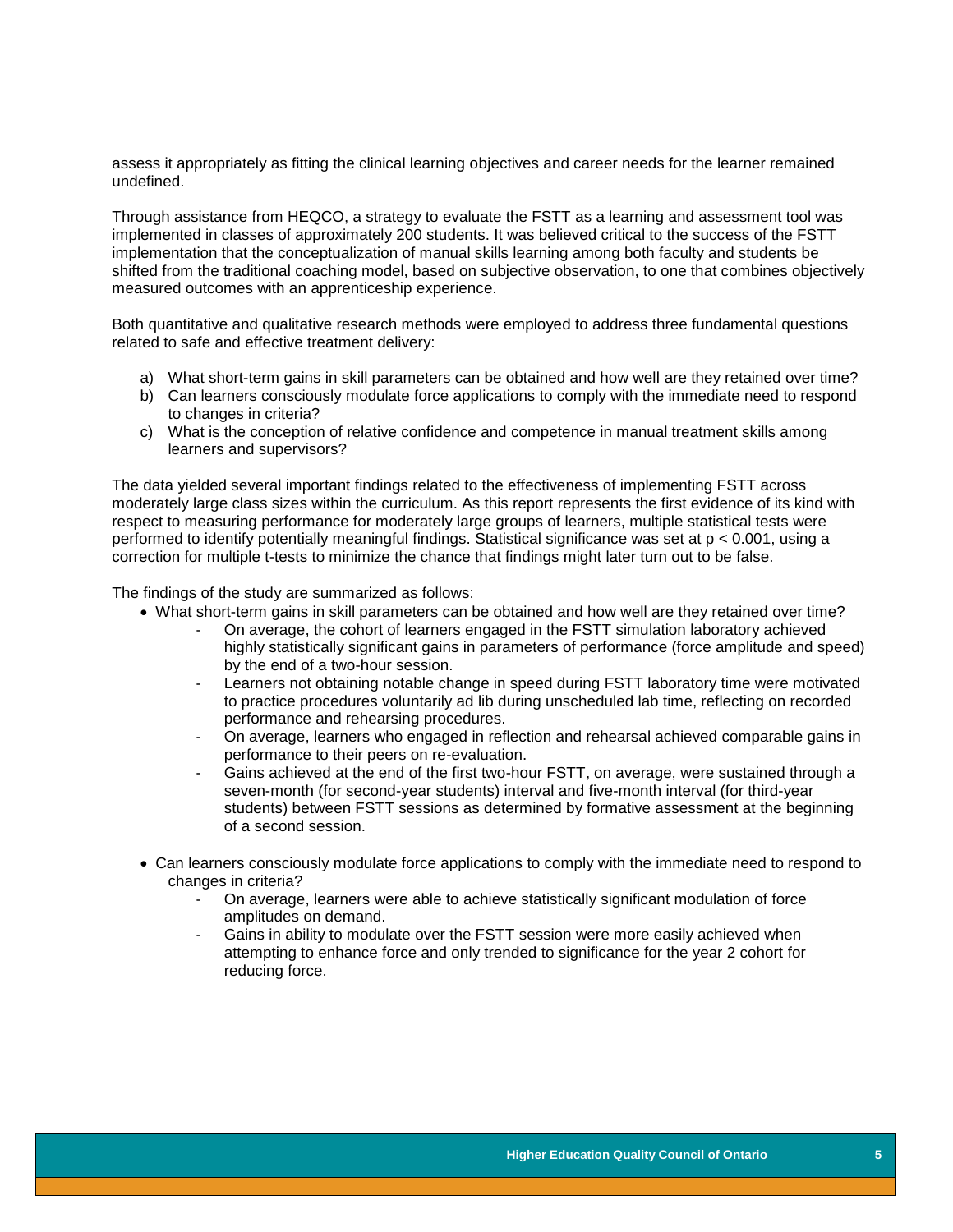- What is the conception of relative confidence and competence in manual treatment skills among learners and supervisors?
	- Ratings of confidence and competence in performance increased between initial and final clinic experience during the final year of training.
	- Supervisors rated confidence and competence significantly lower than interns rated themselves.
	- FSTT experience was associated with slightly lower ratings by interns of themselves, possibly due to greater self-awareness of shortcomings.
	- Conceptualization and attitudes toward confidence and competence in the themes of commentary became more skill focused for learners and supervisors after experience with FSTT.

There are some limitations to these data, and they are discussed in greater detail later in the report.

The unique skill set required for the application of complex, bimanual tasks associated with manipulation is critical for safe and effective service to the public. FSTT simulation laboratory experience is an effective way to enhance skill development prior to the time a learner faces the need to administer care in a clinical encounter. This project built on experimental work to identify and validate stages of learning and properties of manual treatments. CMCC has now shown that such approaches may be integrated successfully in teaching curricula. Future work must continue with these methods to extend the application, identify ways to enhance the precision of skilled performance and to optimize the care provided to patients who can benefit from these services.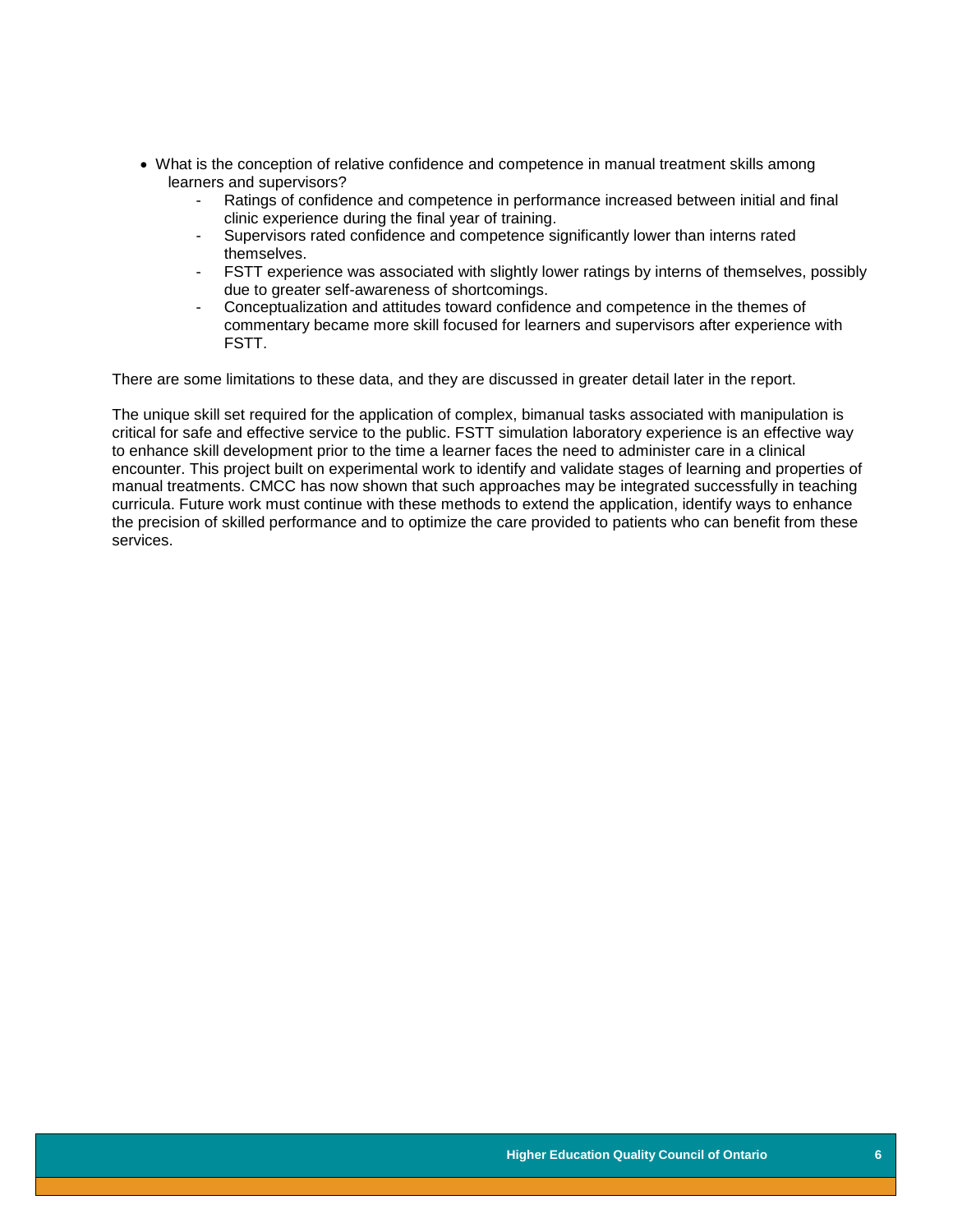## <span id="page-7-0"></span>**Introduction**

In July 2011, the Higher Education Quality Council of Ontario (HEQCO) issued a Request for Proposals that focused on the innovative use of technology in the classroom. The goal was to provide funding to institutions to allow them to evaluate the effectiveness of pedagogical practices that aim to enhance the quality of student learning through the introduction and integration of new technologies. Based on a novel implementation of technology within a new skills simulation laboratory, the Canadian Memorial Chiropractic College (CMCC) submitted a successful application that allowed it to evaluate the system as a means of assessing manual skills development.

CMCC was founded as a professional college in 1945 focusing on the education and training of chiropractors. The four-year program was initially accredited through the Council of Chiropractic Education Canada, a status that continues through the present. The graduate received a diploma after completing course streams in basic science (years 1, 2), clinical science, diagnosis and therapies (years 1, 2, 3, 4) and an apprentice-style clinical internship (year 4). In 2005, CMCC became the first private college to be given approval to award a secondentry undergraduate degree by assent from the Minister of Training, Colleges and Universities, under recommendation from the Postsecondary Education Quality Assessment Board of Ontario (PEQAB). In 2011, that consent to award the degree of Doctor of Chiropractic (DC) was renewed and extended for a ten-year period.

Integral to the administration of care to patients by Doctors of Chiropractic is the safe and effective use of complex, bimanual treatment procedures that can be collectively described as manual manipulation therapy. As a mode of treatment for complaints from the spine, neck and extremity joints, manipulative therapy spans a broad spectrum of maneuvers that have been shown to be useful to the public in managing pain from strain/sprain injuries, degenerative arthritis, disc, shoulder and knee problems, as well as other conditions (Bronfort, Haas, Evans, Leininger & Triano, 2010). Each maneuver must be administered competently in the context of the patient's condition, with consideration given to how chronic or severe the problem is and whether there are other diagnoses that would require modification of the treatment maneuvers during their application.

Through the auspices of the Knowledge Infrastructure Program (KIP) of Industry Canada, as overseen by the Minister of Industry in consultation with the Minister of State (Science and Technology), CMCC received a grant in 2009 that established its simulation laboratory. A combined diagnosis and treatment learning lab, the simulation laboratory houses four stations consisting of computerized and interactive manikins that mimic the presentation of clinical decision-making dilemmas in diagnosis. In addition, there are four stations of custom force-sensing table technology (FSTT) that measure the administration of treatment procedures. The FSTT stations provide the student with the opportunity to rehearse application of treatment skills using passive foam mannequins at first, before progressing to volunteer subjects. Knowledge of Results (KR) is provided in the form of immediate feedback and as a formative assessment by presentation of force-time profiles that quantify the treatment force applications. Direct observation of results for each procedure administered allows the learner and his/her instructor to gauge the relative safety and quality of performance. Coaching and learner reflection on their performance can thus be directed toward strategies that can specifically change individual parameters positively, with tightly yoked feedback that immediately rewards effective change.

Rapidly accepted and lauded as a learning aid by the initial cohort of students who accessed the FSTT (Triano, McGregor & Giuliano, 2011), the literature on this application of KR was restricted previously to the experimental laboratory setting. As such, information on the feasibility of short-term gains in measurable skill parameters existed; however, KR feedback applied more broadly across the curriculum was lacking. Information on several characteristics of treatment that are believed to be relevant to enhanced effectiveness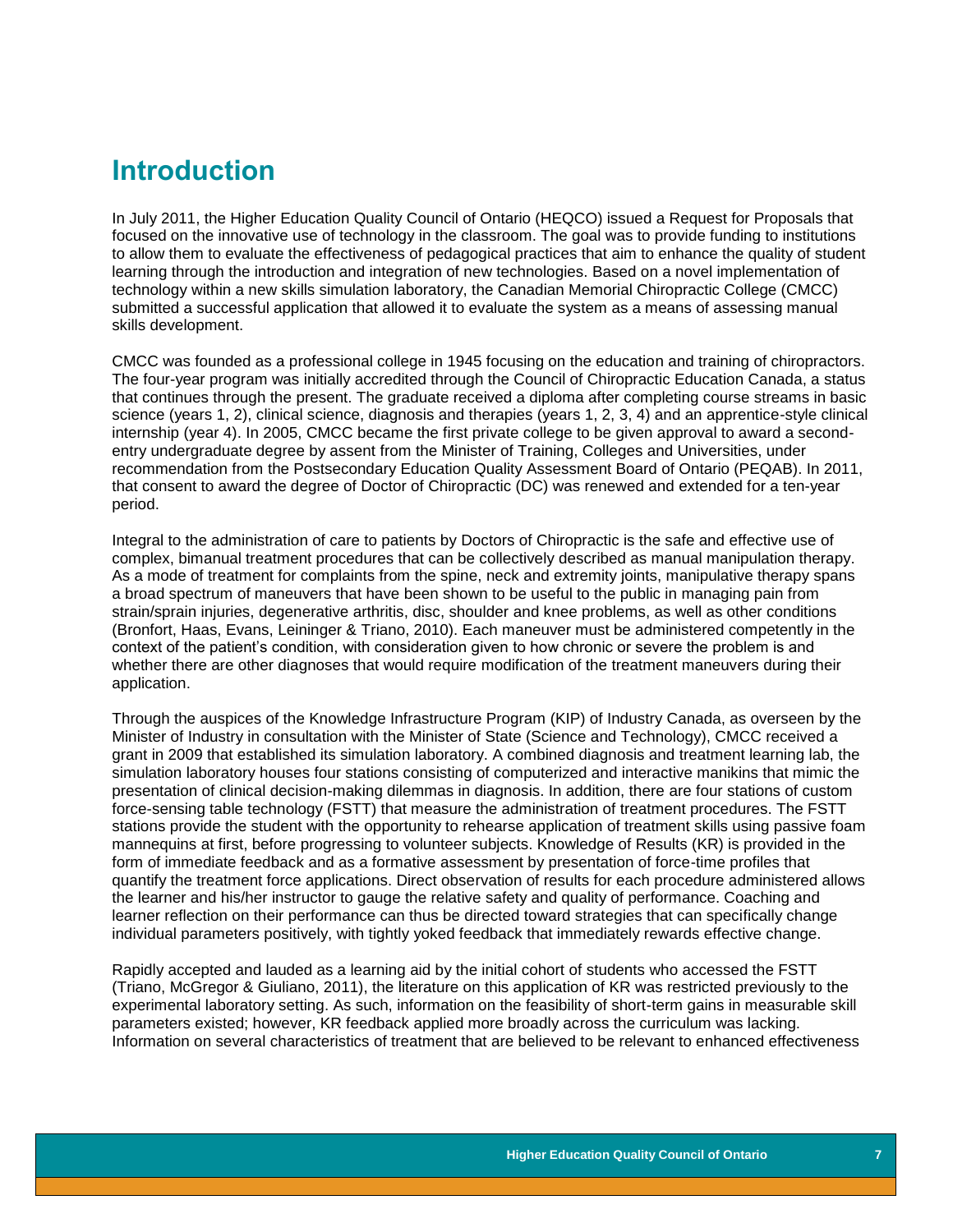of care remained unavailable. For example, the long-term sustainability of such gains, the capacity for a learner to provide targeted levels of performance on demand or even the appropriate target levels for skilled performance were uncertain. In short, the quantification of treatment delivery was at hand, but the means to assess it appropriately as fitting the clinical learning objectives and career needs for the learner remained undefined.

Through the assistance from HEQCO, a strategy to evaluate the FSTT as a learning and assessment tool was implemented in classes of approximately 200 students. It was believed critical to the success of the FSTT implementation that the conceptualization of manual skills learning among both faculty and students be shifted from the traditional coaching model, based on subjective observation, to one that combines objectively measured outcomes with apprenticeship experience. Both quantitative and qualitative research methods were employed to address three fundamental issues related to safe and effective treatment delivery:

- a) What short-term gains in skill parameters can be obtained and how well are they retained over time?
- b) Can learners consciously modulate force applications to comply with the immediate need to respond to changes in criteria?
- c) What is the conception of relative confidence and competence in manual treatment skills among learners and supervisors?

### <span id="page-8-0"></span>**Educational Theory in Health Care Neuromotor Skills Development**

Theories are the core foundation upon which health care delivery is built. The choice of theory influences the way practitioners engage in both research and practice. Ironically, the conscious application of educational theory within health care is a relatively recent development (Triano, Descarreaux & Dugas, 2012). Most faculty members have tacit models of teaching and assumptions about learning but are unable to articulate a coherent educational theory from which they operate (Morcke & Eika, 2009, p. 642). Modern health care educators (Palter, 2011; Dennick, 2012; Sadideen & Kneebone, 2012) argue that learning theories have much to offer health care education and practice. Dennick (2012) notes that educational psychology, sociology and neuroscience provide overlapping perspectives on the motivation for learning and on how learning occurs that apply specifically to health care providers. Theoretical frameworks should inform practical pedagogical interventions, including the specialized applications involving development of manual neuromotor skills required for graduates over the course of their careers.

A number of health care disciplines (e.g., surgery, dentistry, obstetrics, chiropractic) rely on the administration of manual maneuvers to patients (Shalev, Royburt, Fite, Mashiach, Schoenfeld, Bar, Ben-Rafael & Meizner, 2002; Reznick & MacRae, 2006; Hauser & Bowen, 2009; Triano, Descarreaux & Dugas, 2012; Dennick, 2012*)*. Dennick (2012) draws on constructivist, experiential and humanistic learning theories linked with evidence from neuroscience (Krakauer & Mazzoni, 2011) in suggesting a foundation for teaching sensorimotor skills required within health care practices. Dentistry requires manual dexterity reacting to images reflected in mirrors to examine the inside of the mouth, tasks that are counterintuitive to daily experiences of the novice. Explicit teaching of vital manual skills and emphasizing the continual practice of the basic maneuvers translates to a more successful provision of clinical patient care in the future (Chambers, 1987). Once learned, the expert technical skills become more automatic and require less conscious control to accomplish. As such, active use of expert skills ensures their retention even with aging (Duong, Gardner & Rucker, 2010). Surgical skills are learned via the same principles (Reznick & MacRae, 2006). Dunkin and colleagues (2007) have noted challenges related to the objective and consistent assessment of surgical technical skills that may be resolved through the use of technological tools. Technology-based surgical education has been cited as a promising addition to training (Dunkin, Adrales, Apelgren & Mellinger, 2007), translating to greater clinical proficiency. Korndorffer's group (2005), for example, used simulation techniques to augment learning in wound suturing. Technology-trained residents showed significantly higher proficiency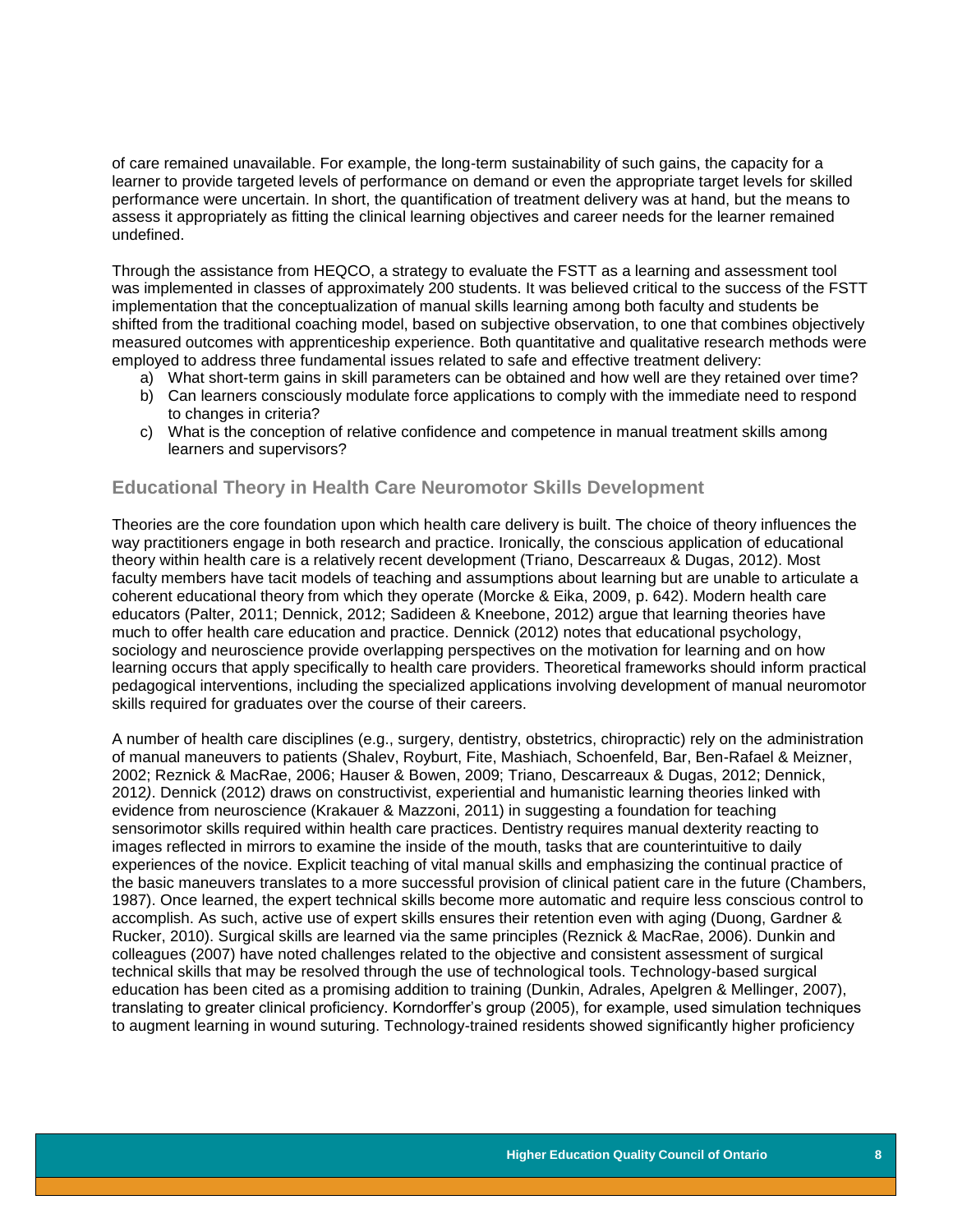in actual suture performance in the operating room than training with traditional methods (Korndorffer Jr., Dunne, Sierra, Stefanidis, Touchard & Scott, 2005).

The early work of Fitts and Posner (1967) on a theory of staged motor skill acquisition is widely accepted in both the motor skills and the health care literature (Reznick & MacRae, 2006; Hauser & Bowen 2009). The approach postulates distinct yet overlapping stages of learning – the cognitive, the integrative or associative, and the autonomous phases – in which a contextual framework for learning content may be structured (Reznick & MacRae, 2006). During the cognitive stage, meaning of the manipulation task must be developed by learners assembling and integrating basic knowledge in the context of a theoretical patient's circumstances. The physical performance is conceptualized, together with a plan of steps formulated to complete a manipulation task safely. These processes are grounded in the constructivist view of learning and, from a neuroscience perspective, involve the prefrontal and motor cortical segments of the brain to identify task components and the cerebellum and brain stem to anticipate motor pathway coordination, including boundaries of performance (Krakauer & Mazzoni, 2011; Turner & Desmurget, 2010). The integrative/associative phase is an experiential learning stage in which the learner is immersed in a simulation or working environment filled with many important and relevant experiences to affect knowledge, skills and attitudes (Dennick, 2012). It begins with explicit directions under standardized, often simplified, circumstances. Practice and repetition in manual skills development are designed to gradually approximate the learning outcomes. Knowledge of results, as a formative assessment, is key to the systematic advancement of performance on practice trials (Triano, Scaringe, Bougie & Rogers, 2006). In the seminal work of Adams (1971), learners were theorized to understand errors in performance by comparing KR with peripheral sensory feedback information and coaching related to task trials. Extrinsic coaching and feedback (Hauser & Bowen, 2009; Triano, Descarreaux & Dugas, 2012) focus on the rehearsal of isolated skill components (Krakauer & Mazzoni, 2011; Triano et al., 2012; So, Proctor, Dunston & Wang, 2013) to provide a foundation for later performance. Progression in skill is observed as the development of some judgment and recognition of the need to modify performance in response to coexisting factors. The learner's brain centers undergo operant reinforcement through sensory monitoring and extrinsic reward during practice sessions. Cognitive brain centers, along with the brain stem and cerebellum, adapt the coordination of movement and force application to correct errors in response to circumstances. The teacher engages humanistic theory by invoking prior learning in relation to potential underlying conditions that may require procedure modification. Coaching and feedback foster trial and error with the objective to identify individual strategies to accomplish skilled performance that accounts for the unique physical attributes of each learner.

Attributed originally to Ericsson (Reznick & MacRae, 2006), milestone states of manual skills development – novice, advanced beginner, competent, proficient and expert – are widely accepted (Dunphy & Williamson, 2004; Hauser & Bowen, 2009). Autonomous learning begins as performance becomes automatic and smooth, forming skill competence. The learner is ready to begin independent practice under supervision and has a range of capacity to reflect and accurately self-assess. Expanded experience provides proficiency with fluid performance that is easily modified, conforming to context. Expert status is achieved over time as performance becomes independent and is intrinsically rewarded. In theory, the pinnacle of expertise is reached when skills are able to be applied successfully under unfamiliar or novel circumstances.

### <span id="page-9-0"></span>**Manipulation Skills**

As with the application of educational theory to health care teaching in general, the systematic investigation of manipulation of the spine is also relatively recent, with the first scientific conference on the topic held in 1975 in Bethesda, Maryland by the National Institute of Neurological and Communicative Disease and Stroke (Goldstein, 1975). Spinal manipulation is a complex, bimanual motor skill involving various levels of interlimb coordination and postural control combined with a timely weight transfer. Moreover, in a clinical setting, execution is highly adaptive and context-dependent, taking into account any coexisting pathology, structural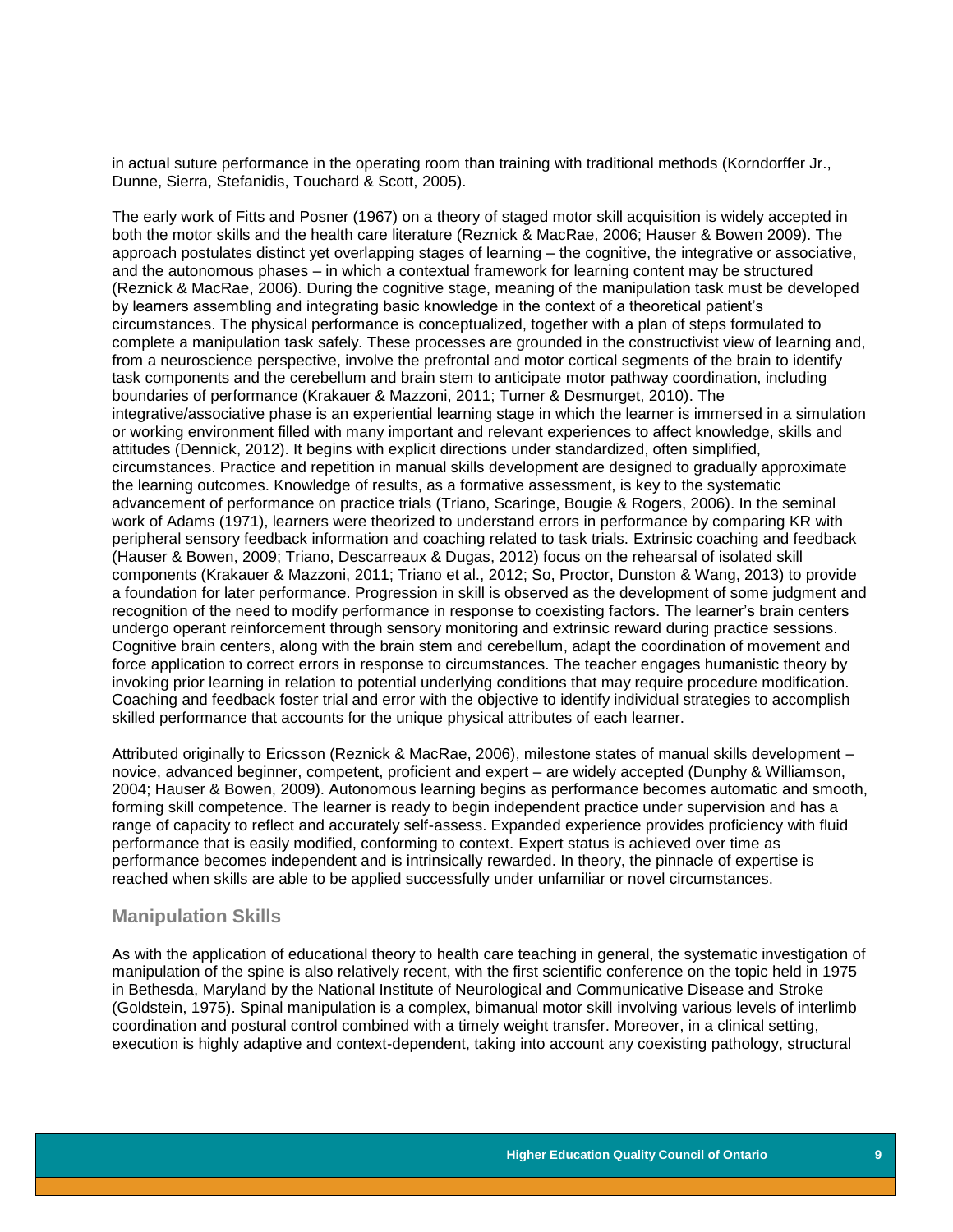weakness or other factors that may limit the approach to delivering manual maneuvers. Students rely on prior learning in anatomy, biomechanics, physiology and pathology to intellectualize the task and then to translate it into appropriate motor behaviour (Triano et al., 2012).

Performance of a manipulation procedure must simultaneously manage patient and caregiver postures, motions and stability for a safe and effective treatment. Each procedure can be partitioned into a sequence of distinct maneuvers or phases which, when carried out competently, flow smoothly together to deliver a therapeutic force to a local region of the body. The inherent nature of the difference in the interactions between two individuals during movement can be demonstrated by envisioning dance partners. The caregiver acts as lead in the maneuvers and must adapt her or his stature and use of strength to the stature and flexibility of the partner. With a change in partners, there must be an accommodation in the maneuvers performed. Several authors (Kawchuk & Herzog, 1993; Triano, 2001; Cambridge, Triano, Ross & Abbott, 2011) have now contributed to widely accepted descriptions for the primary phases of a procedure through laboratory experiments using force-sensing technology that measures the forces acting on the patient. Figure 1 displays an idealized force-time profile from a procedure and defines the typical phases.

#### <span id="page-10-0"></span>**Figure 1: Force-Time Profile**



**Time** 

A typical profile for a manipulation procedure: 1) defines the pre-load force applied during the initial positioning and control of the patient's posture, 2) indicates the rate of rise or "speed" of force production, 3) signifies the peak amplitude of force and 4) represents the duration of the impulse component of the procedure. The duration of the entire procedure is generally less than 300 milliseconds (see Kawchuk & Herzog, 1993).

Explanation of the profile elements are summarized by Triano et al. (2012), herein using "baseline" and preload as interchangeable terms:

Typically, quantities that are derived from the profile include pre-load, rate of rise, peak force and duration. When present, a downward incisural point between the baseline and the rate of rise may be quantified. The pre-load is a quasi-static load applied to the surface overlaying the targeted segment of interest. Its purpose is to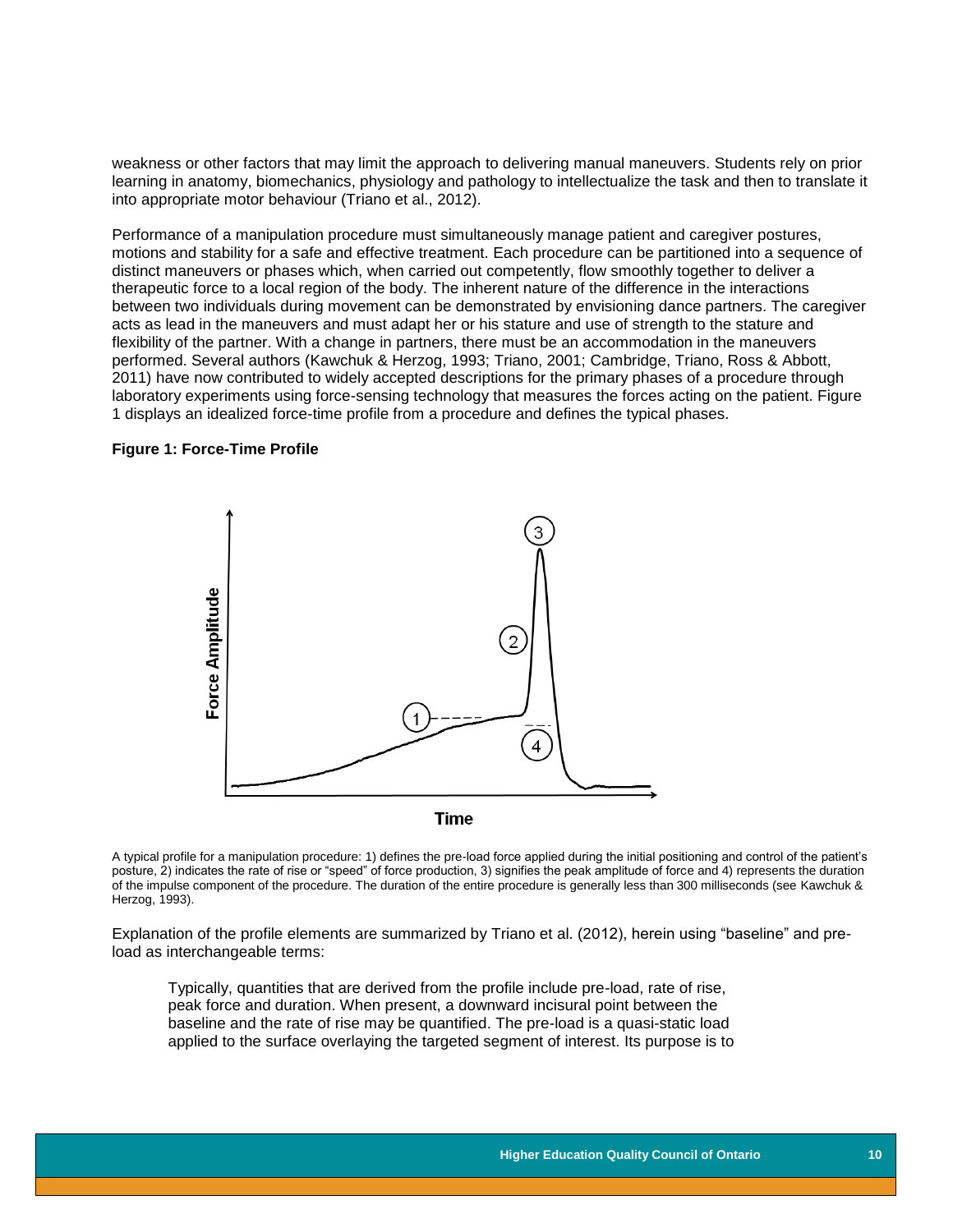compress the soft tissue and to move the joint toward the limit of its voluntary range of motion. The downward dip or incisural point is a low amplitude reduction from the baseline that may occur just prior to the increase of force leading to a maximum point. Rate of rise, sometimes referred to as speed of delivery, is defined as the change in amplitude from the baseline or incisural point to the peak amplitude divided by the interval of time between those two points. It represents the average rate of force increase. Duration, in most cases, defines the interval from the incisural point to when the fall of peak amplitude crosses the pre-load value. (p. 734)

Laboratory studies have evaluated performance in groups of experts and of learners at different stages in their training and experience. The emphasis for learners is on mastering adequate and appropriate force development while attending to patient comfort and their own sense of confidence. The variables considered most representative of skill acquisition – time to peak force, peak force, rate of force rise – are all interrelated. Under traditional coaching with observation-based feedback, learners show a sigmoidal learning curve, accelerating over the first two years of training with a steep rate of improvement in year 3 (Triano et al., 2012). The development of skilled performance seems to be characterized by an increase in pre-load force amplitudes and in rate of force production to its peak (Cohen, Triano, McGregor & Papakyriakou, 1995; Descarreaux, Dugas, Raymond & Normand, 2005; Triano et al., 2012). KR, using accurate and reliable forcesensing technology, has been applied in isolated experiments to show that skills can be rapidly enhanced by immediate contrast of quantitative performance against the quantitative reference standards of experts (Triano et al., 2006). These changes are retained over short intervals even when challenged with distraction by intense intellectual tasks. Indicators of automaticity are less well studied but appear to be related to a measure of global coordination and the amount of variability seen in a procedure performance, trial to trial (Descarreaux & Dugas, 2010). These are considered to reflect a higher level of expertise and seem to require training and experience to refine. As expressed by Krakauer and Mazzoni (2011), knowing what you have to do at the global task level improves the precision of component movements that are already practiced to a high level.

As the learner begins to act more independently during apprenticeship in the fourth year, there is a levelling off of performance that gradually reaches a plateau by the fifth year in regulated practice after graduation. The course of experience beyond five years is unknown other than what can be extrapolated by direct comparison of novices to peer-selected experts. In an early study by Cohen et al. (1995), experts retained advanced skills only for procedures that they routinely used. For those that were not a common part of their practice, their performance metrics were no better than those of novices who had recently been trained in the procedures.

### <span id="page-11-0"></span>**Teaching and Learning Gaps for Manipulation Training**

Instructional engineering principles (analysis, design, evaluation) in designing learning for psychomotor skills indicate that sequencing of content, rehearsals and assessments are important to facilitate more rapid progression to competence (Hauser & Bowen, 2009; McGregor & Quam, 1996). There are currently four alternate strategies for physical practice (Triano et al., 2012): a) choreography for patient-doctor positioning using simulated patients, without the dynamic rehearsal of procedure execution; b) procedure execution with mechanical simulators, without the coordination dynamics of patient transfer and posture management; c) use of simulation mannequins that offer a limited approximation of sensorimotor feedback and patient transfer dynamics; and d) full application of procedures using colleague student volunteers as simulated patients.

Teaching of manual manipulation skills has relied heavily on the evaluation of a learner's progress largely through the subjective, observational aptitude of tutors' verbal coaching and on students' reflective abilities without direct KR or quantitative feedback. Some of the relevant understandings to teaching and learning of complex tasks beyond manipulation skills are informative. James (2012) notes that verbal coaching of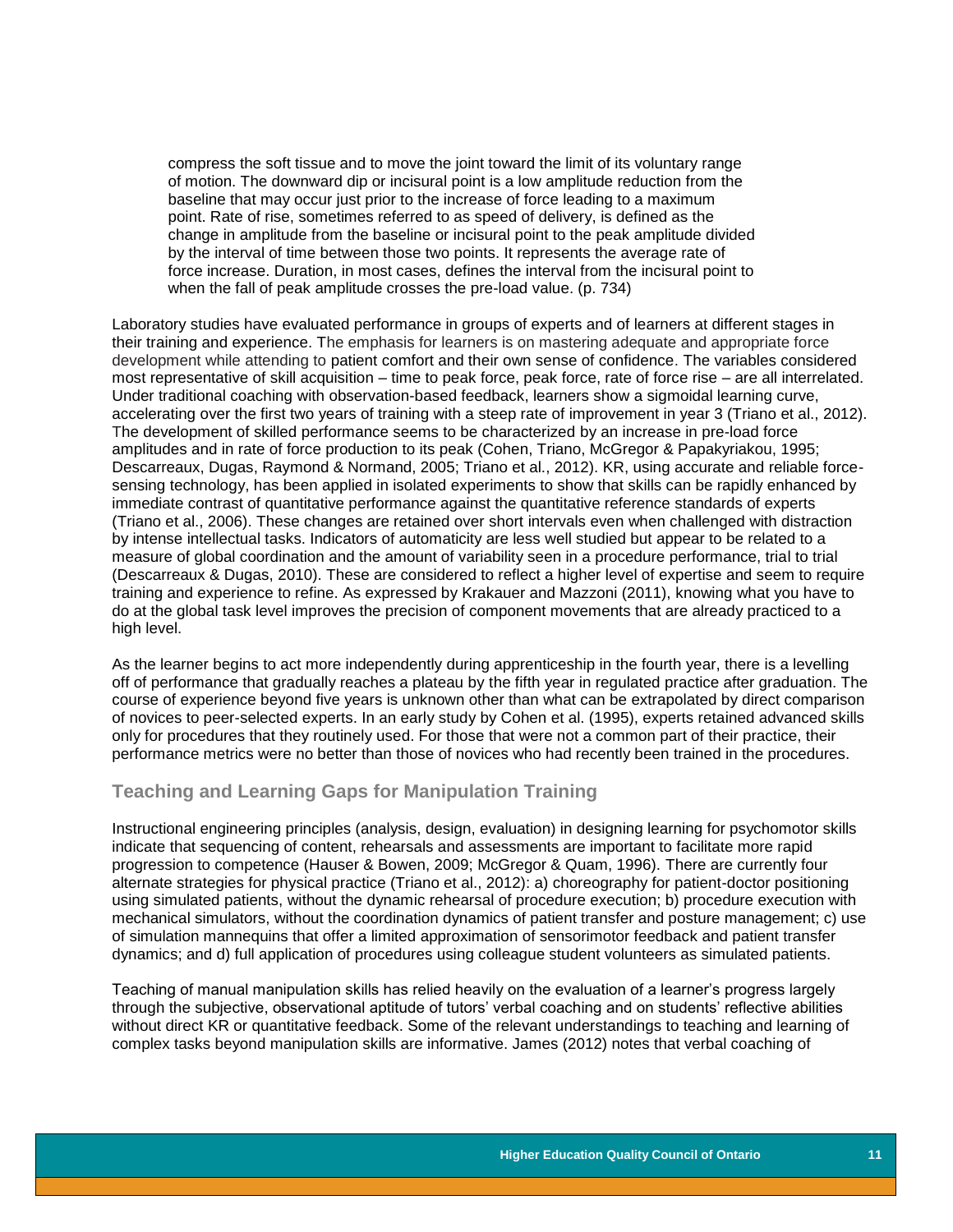choreography for turning body movements may assist with early improvements, but gains are not well retained. Coaching that physically corrects body posture and relies on the learner's perceptions of joint positions for improved performance of complex bimanual tasks similarly results in rapid degradation in execution later (Beets, Macé, Meesen, Cuypers, Levin & Swinnen, 2012). Use of augmented feedback involving repetition seems to fair better for retention of gains. In experimental settings, gains can be retained for the short term even when the learner is challenged by intense activity requiring recall of prior knowledge (Triano et al., 2006). Laufer (2008) reports data that suggest that the use of demanding cognitive tasks during physical skill training may actually enhance retention and transfer of skill by forcing learning to involve more automatic processes. As learners reflect on performance through recorded media, self-observation appears to accelerate progress (Ste-Marie, Vertes, Law & Rymal, 2012). Similarly, feedback related to more accurate performance produces more effective physical task learning (Badami, BaezMousavi, Wulf & Namazizadeh, 2012).

Different educational programs have adopted some combination of rehearsal methods, ranging from the strict use of mannequins to that of simulated patients (Triano et al., 2012). Debate on which performance training method is preferable centers on how a conflict in priorities is resolved within the program. On the one hand, there is concern for the safety of volunteers versus an obligation of the apprentice in year 4, and of course for the graduate, who requires full understanding and experience in the procedures, including their relative risks and benefits. Physical risks to both the apprentice learner and the volunteer simulating a patient, while minor in severity and self-limiting, are real. Leading a group of faculty engaged in training using volunteer simulated patients, Kuehnel et al. (2008) took on the question of risk by monitoring unintended side-effects of procedure rehearsal. Incidents tended to occur in the early stage of maturation of skill in academic years two and three. Kuehnel's group (2008) found that minor adverse events, depending on the training program sampled, occur at rates ranging from 33% to 150% of those seen among practicing graduates and in the general public (Senstad, Leboeuf-Yde & Borchgrevink, 1996). Clearly, the nature of scheduled laboratory practice brings the volunteer into more frequent exposure than any patient would experience. While no serious events have been reported, side-effects should be minimized.

<span id="page-12-0"></span>All of these methods pose significant challenges to reaching a learning outcome of confidence and competence in ministering to patients. Currently, psychomotor outcomes are aimed to produce competence, but without the benefit of any objective evaluation methods. Instructor observation is unable to discern the student production of force during procedure application. Thus, directly relevant and explicit feedback on this key factor for safe and effective delivery cannot be provided to assist the learner in understanding errors in performance. The tangible conceptualization of the desired result is absent. Procedures may be demonstrated and coached but not directly experienced or measured. During simulated patient participation, the learner can estimate with some fidelity (Triano et al., 2006) the relative performance of her/his partner. They are then left to reflect on how to compare and translate that experience as a patient to their own performance as operator in administering a procedure. In the case of mannequin use alone, the sensory feedback during the performance has very low fidelity with real world experience. During the time when skill development accelerates the most, at the end of year 3 (Triano, Gissler, Forgie & Milwid, 2011; Descarreaux & Dugas, 2010), there is currently no widely accepted formative or summative tool in the curriculum that can objectively rate the quality of performance and competence of the learner. Regardless of the curricular design, at some point, the learner must confront the realities of providing safe and effective manual care to the public.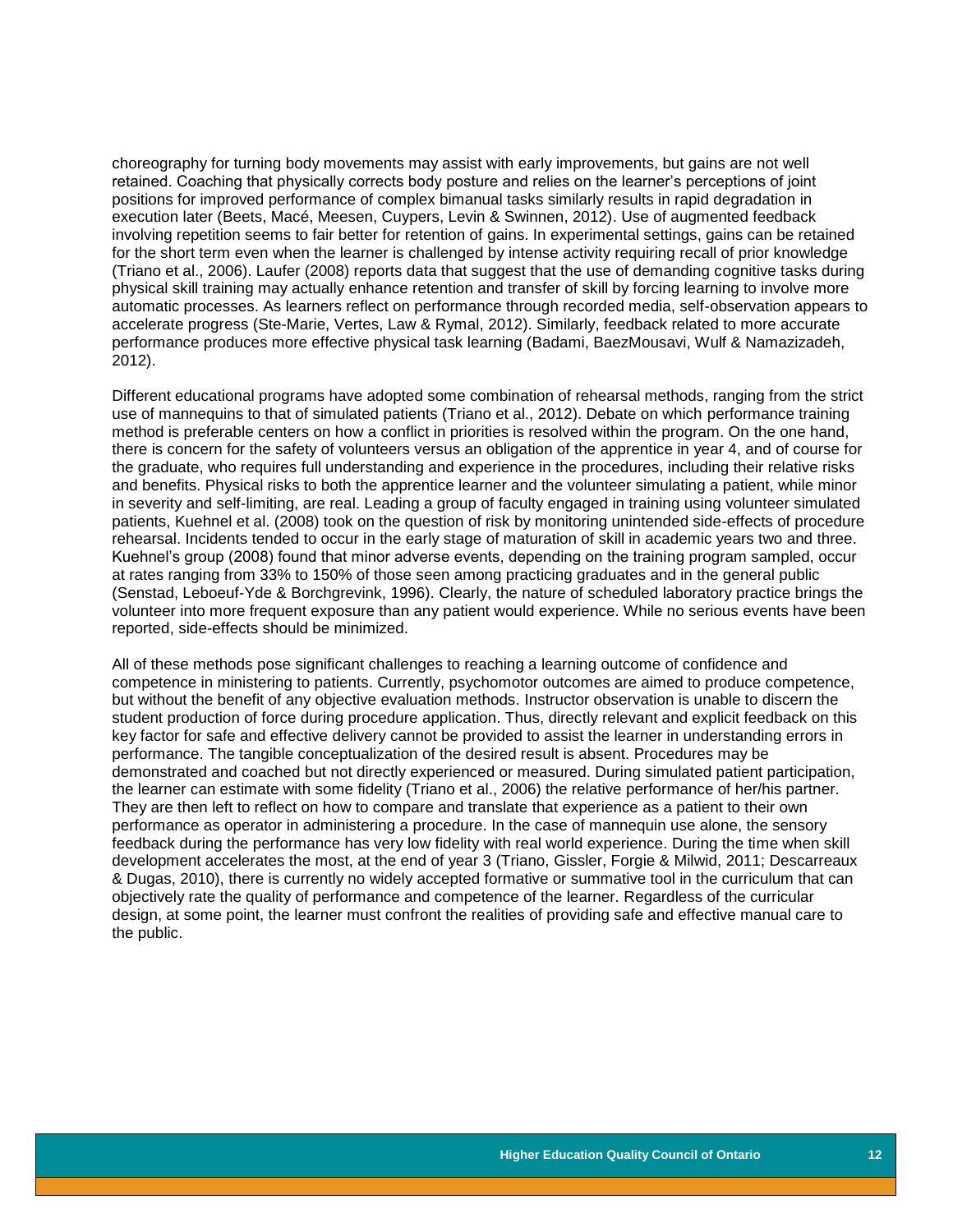# **Improving Teaching and Learning of Bimanual Skills**

Health care education has begun to shift to simulation tools for contextual learning and data-driven feedback. CMCC has responded to the challenges presented by teaching and learning of manipulation skills by linking the underlying educational theory of motor skills development to empirical results in a simulation teaching laboratory outfitted with force-sensing table technology (FSTT). As a curricular tool, the laboratory experience allows the learner to use KR as immediate feedback to reflect on performance. Coupled with traditional coaching feedback, learners hopefully can construct meaning, which they may utilize in turn to inform changes to subsequent performance. Four force-sensing tables were implemented in our institution in 2010. Force-sensing tables provide direct measure of the forces acting through patient tissues with high fidelity (Rogers & Triano, 2003). Pilot work with students has demonstrated an increased engagement of student interest and active participation (Triano, McGregor & Giuliano, 2011). The curriculum for teaching skills was hybridized to embed formative experiences, scheduled for two hours in the laboratory, twice each for years 2 and 3, separated by a five- to seven-month interval. Students rotated in small groups through a KR technology-based portion of the course where their coached skills were quantified directly and performance compared to expert force-time profiles. During the interval between laboratory sessions, students could elect to schedule personal time to rehearse and reflect on digitally recorded performances from the laboratory sessions. The subject of this report is the evaluation of the effectiveness of this hybrid approach to enhance student motor skills.

# <span id="page-13-0"></span>**Research Questions**

With support from HEQCO, a strategy to evaluate the FSTT as a learning and assessment tool was implemented in CMCC classes of approximately 200 enrolled students. It was believed critical to the success of the FSTT implementation that the conceptualization of manual skills learning among both faculty and students be shifted from the traditional coaching model, based on subjective observation alone, to one that combines objective outcomes with apprenticeship experience. Both quantitative and qualitative research methods were employed to address three fundamental issues related to safe and effective treatment delivery:

- 1. What short-term gains in skill parameters can be obtained and how well are they retained over time?
- 2. Can learners consciously modulate force applications to comply with the immediate need to respond to changes in criteria?
- 3. What is the conception of relative confidence and competence in manual treatment skills among learners and supervisors?

# <span id="page-13-1"></span>**Research Methods**

The research project was superimposed on the standard curriculum, which was modified only to the extent of the pre-planned introduction of a simulation laboratory intervention in years 2 and three. Following a four-year educational curriculum, the learner at CMCC focuses primarily on basic sciences (e.g., anatomy, physiology, microbiology, pathology) in years 1 and 2. Manual skills development, while initiated in year 1, accelerates in earnest during years 2 and 3. Content for clinical sciences, diagnosis and therapies span all years, culminating in an apprentice-style clinical internship in year 4, when skills are applied in supervised health care delivery to the public.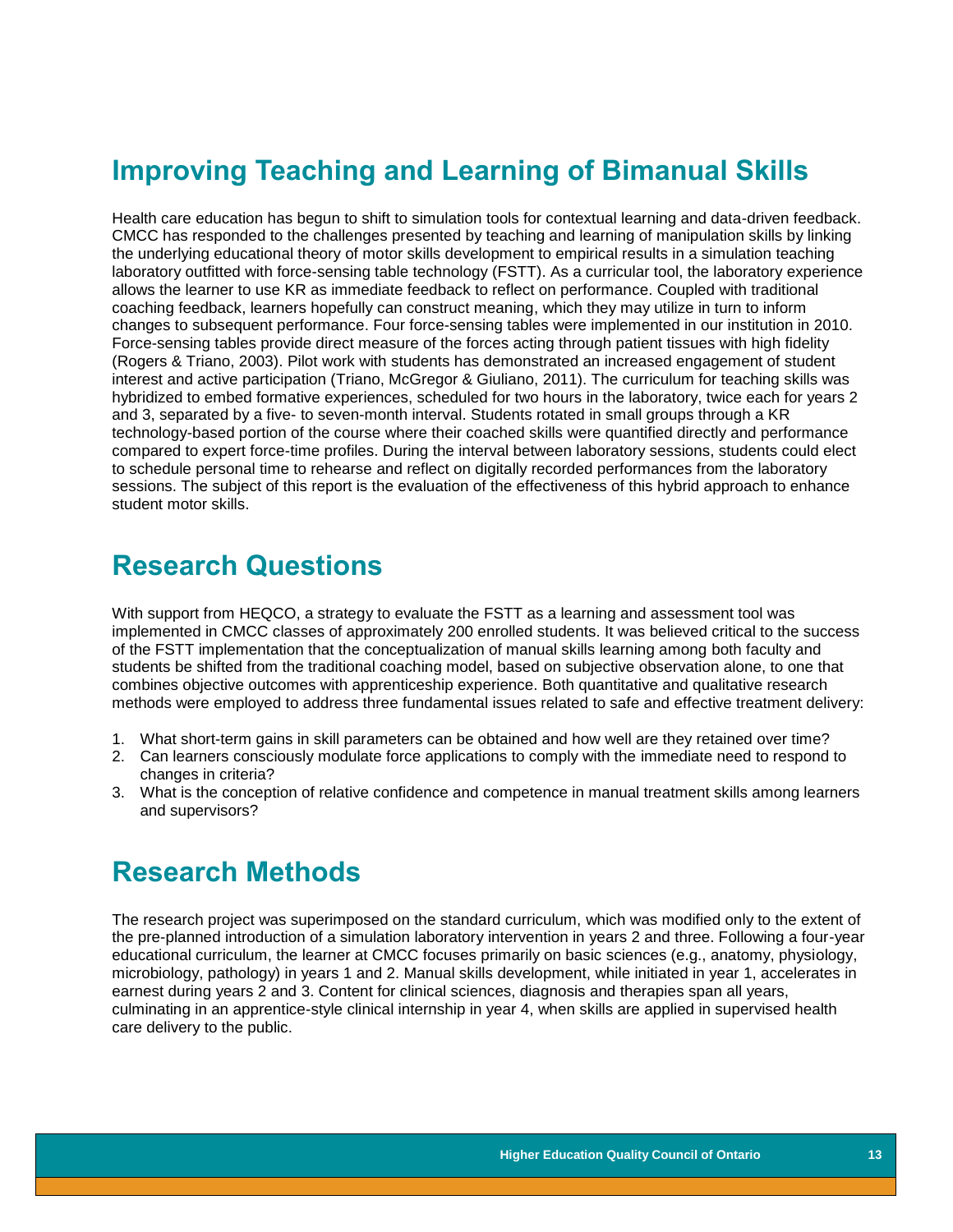A mixed-methods research design incorporating both qualitative and quantitative data was established to address the research questions. Controlled within-group comparisons were created for the study's quantitative skill measures (i.e., research questions 1 and 2, above) by taking advantage of the differences arising in the natural progression of the curriculum (Figure 2). Baseline measures of procedure performance were obtained during the second week of the year after orientation to the respective manual skills development course in years 2 and 3. The intervention was defined by the systematic scheduling of learners into the simulation laboratory on two occasions for skills training using FSTT. The first laboratory session followed a baseline evaluation by two weeks. A seven- (year 2) or five- (year 3) month interval separated the lab sessions. The difference in interval length was dictated by unrelated curriculum scheduling. Formative evaluations were carried out at the beginning and end of the initial laboratory session, as well as at the beginning of the second session. A final formative evaluation was carried out on completion of lab session 2.

For quantitative and qualitative components of the research question concerning learners' conception of relative confidence and competence (question 3 above), a control group comparison was created through a survey of the year 4 class and its clinical supervisors, who had not been exposed to the new simulation laboratory intervention in their respective second and third years of study. These results were obtained three months after the beginning and at the end of their clinical internship year. The initial three-month interval was planned to allow adequate familiarization of the various intern groups' skill levels by their respective supervisors. Comparison was made with the same measures obtained from the year 3 group, which had just completed the simulation laboratory interventions upon its promotion to year 4.

#### <span id="page-14-1"></span>**Figure 2: Project Timeline and Assessment Intervals**

The timeline shows the intervals and assessments of learners according to the type of data collected. For years 2 and 3, B = Baseline (precedes S1 by two weeks),  $S1 = FSTT$  simulation lab 1,  $S2 = FSTT$  simulation lab 2, Yr 2 = Year 2, Yr 3 = Year 3. For year 4, conceptualization questionnaires were administered at Q1 and  $Q2.$ 

<span id="page-14-0"></span>

|                               | June | July                                  | Aug | <b>Sep</b> | Oct            | <b>Nov</b> | <b>Dec</b> | Jan | Feb                   | <b>Mar</b> | Apr                   | <b>May</b>     |
|-------------------------------|------|---------------------------------------|-----|------------|----------------|------------|------------|-----|-----------------------|------------|-----------------------|----------------|
| Force-Time<br><b>Profiles</b> |      | Summer break                          |     | B          | S <sub>1</sub> |            |            |     | S <sub>2</sub><br>Yr3 |            | S <sub>2</sub><br>Yr2 |                |
| Confidence/<br>Competence     |      | First quarter of<br>internship year 4 |     |            | Q1             |            |            |     |                       |            |                       | Q <sub>2</sub> |

### **FSTT Intervention and Evaluation**

The FSTT consists of a standard treatment table that has been modified to embed a sensing platform capable of recording forces and moments (Triano et al., 2012). The system has the elements necessary for accurate estimation of the loads transmitted through the targeted spinal region. The characteristics of the procedural performance are preserved under configurations consistent with realistic applications of manual treatment methods while respecting the biomechanical recording requirements for accurate measures. Force-time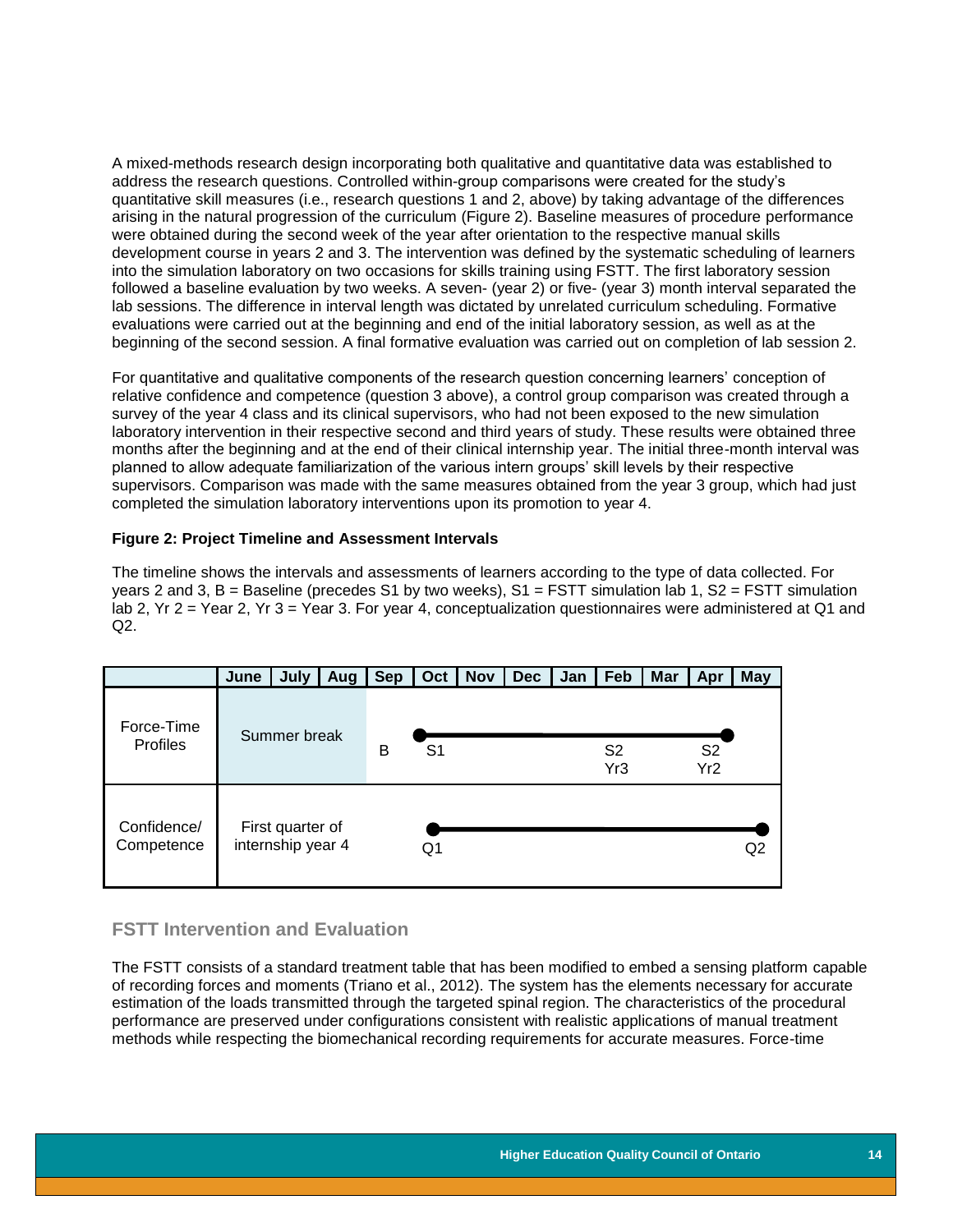profiles are recorded electronically. Profiles were post-processed using MatLab software to represent the force-time profiles in anatomically meaningful formats. The display may be used to assess performance against a gold standard or to provide KR feedback as a formative assessment and as a teaching aid (Figure 3). Fidelity of the system in accurate reporting of forces in this type of application was first established by Rogers and Triano (2003). The parameters of the force-time profile on which the evaluation of the effect of FSTT was conducted were pre-load force, rate of rise in force and peak force from the force-time profile, as described in Figure 1. Force-time profiles may be obtained by the learner applying manipulation procedures to a mannequin on the table, a volunteer acting as a simulated patient or a real patient in a clinical setting.

Using a mannequin exercise, the FSTT display is used by the instructor and student to obtain immediate feedback that guides reinforcement of success or the correction of error in force application during clinical maneuvers (Figure 3).

<span id="page-15-0"></span>All students completed the initial course orientation and familiarization with materials, reference manuals and treatment tables. The reference manual is common to training in years 1 to 3. Students were divided into groups and then paired by nearest match in stature. Pairing remained constant for the laboratory interventions throughout the course of the project and served two purposes. First, it prevented variation in measures of manipulation skill parameters that would arise solely because of difference in stature, for example, of different simulated patients. Second, stature was considered in the assignment of treatment tables to provide a more ergonomically correct height for the learner administering the procedure. Further demographic information on individuals was not recorded since the experimental design is essentially a pre-test, post-test comparison of individual performance.

#### **Figure 3: FSTT Coaching**



In order to determine the stability of learners' performance prior to the first FSTT laboratory session, a baseline measure was obtained using a convenience sample from available students. Baseline measures were carried out on a subgroup of 140 from the overall sample of participants for year 2, involving 188 students, and year 3, for 186 students. The protocol for formative assessments was identical for baseline and laboratory sessions. Whether the learner's first exposure to FSTT was at the baseline or at the initial laboratory session, their participation in the project began with them selecting the procedure they preferred to learn from one of three alternatives for treatment to the thoracic spine. Learners had been trained in all three manual maneuvers during the first academic year, where the time spent on these constituted 4.9% of the course content. The choice of procedure remained constant for assessment purposes over the duration of the project. After procedure selection, the learner was encouraged to consult any reference materials as desired before proceeding with a formative evaluation using the FSTT. One member from the pair of learners initially acted as the simulated patient, assuming a prone position on the FSTT standardized for each procedure, while their partner applied the treatment maneuver. Instructions were provided by the laboratory tutors to administer the procedure representing the learners' perception of a "typical" maneuver. The digital data for the force-time profile was displayed for review and saved to disc. Once data were saved, the pair reversed roles, providing for an evaluation of both members.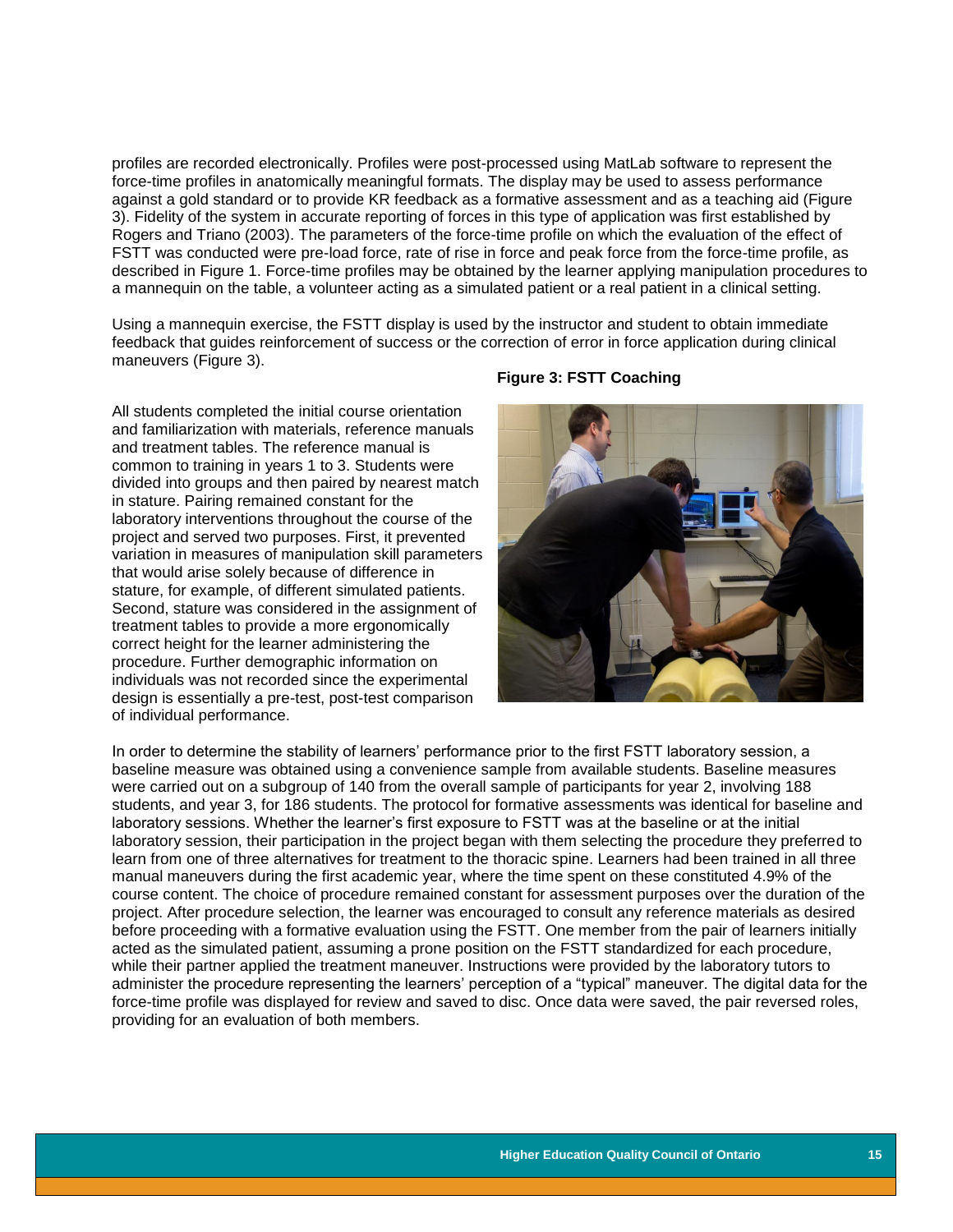The simulated patient was then replaced on the FSTT with a foam mannequin. Using a random sampling method without replacement, the learner then administered a sequence of three procedures to the mannequin attempting to produce: a) a replica of the typical maneuver; b) a similar maneuver to typical but at one-half the amplitude force; and c) a similar maneuver but at twice the amplitude force. These variations created the opportunity to address the research question regarding learners' ability to modulate force application. Contrasts with baseline performance provided a means to assess stability of performance prior to the use of FSTT.

Following the initial formative assessment during the simulation laboratory sessions, the learner worked with the instructors over a one-hour interval, rehearsing and refining performance on the selected procedure. The FSTT was used to capture each new effort and compare it to the stored profiles. The objective of coaching during this time was to accelerate the learning of how to increase the rate of rise of force and the amplitudes of pre-load and peak force in comparison to the reported maturation rates given in the literature (Descarreaux et al., 2010; Triano et al., 2011). At the end of the lab, the formative assessment protocol was repeated. Comparisons between the first and second assessment were used to evaluate the research question related to short-term gains associated with use of the FSTT.

#### <span id="page-16-0"></span>**Learner Reflection**

Prior to implementation of FSTT, any student wishing to engage in additional reflection on or coaching in manipulation procedures could do so by making appointments with supervising faculty. No systematic reflection experience was available. With inception of the FSTT laboratory, a daily open hour schedule was made accessible for reflection under supervision. A five- to seven-month interval, depending on whether considering year 2 or year 3 participants, was scheduled between the two simulation lab sessions. During this interval all students were offered the opportunity to access the simulation lab at will, including the stored digital data on their individual recorded performances. Students were encouraged to reflect on their earlier efforts using self-observation of prior performance and to attempt to identify errors and develop strategies to reduce them. Tutors were available to coach and respond to learner inquiries and learners were able to control the frequency and timing of feedback to develop a new conceptualization of procedure performance. The maneuvers were rehearsed again using FSTT. Data were stored digitally and kept available for continued reflective practice as desired by the learner. The number of hours spent using the reflection time was recorded for each participant. Results of assessments at the end of FSTT lab session 1 and the beginning of lab session 2 were used to evaluate and compare the performance of those who elected to use reflection time versus those who did not.

For participants who chose not to engage in reflection and practice, the contrast of the second formative evaluation of lab session 1 with the pre-lab formative assessment from lab 2 allowed a gauge of how well skills developed using the FSTT were retained over prolonged periods. In the case of those who took advantage of reflection, the same comparison gauged the impact of retention and reflection on performance gains. Finally, contrast of performance between the final formative assessment of session 1 to the initial formative assessment at the beginning of session 2 provided a determination of long-term gains over the course of the full intervention.

### <span id="page-16-1"></span>**Conceptions of Confidence and Competence**

In order to assess the impact of the simulation laboratory experience on the conception of relative confidence and competence in manual treatment skills among learners and supervisors, it was necessary to identify and measure a control group sample. Looking again to the natural progression within the curriculum, concurrent with the implementation of the FSTT itself in years 2 and 3, quantitative and qualitative data on the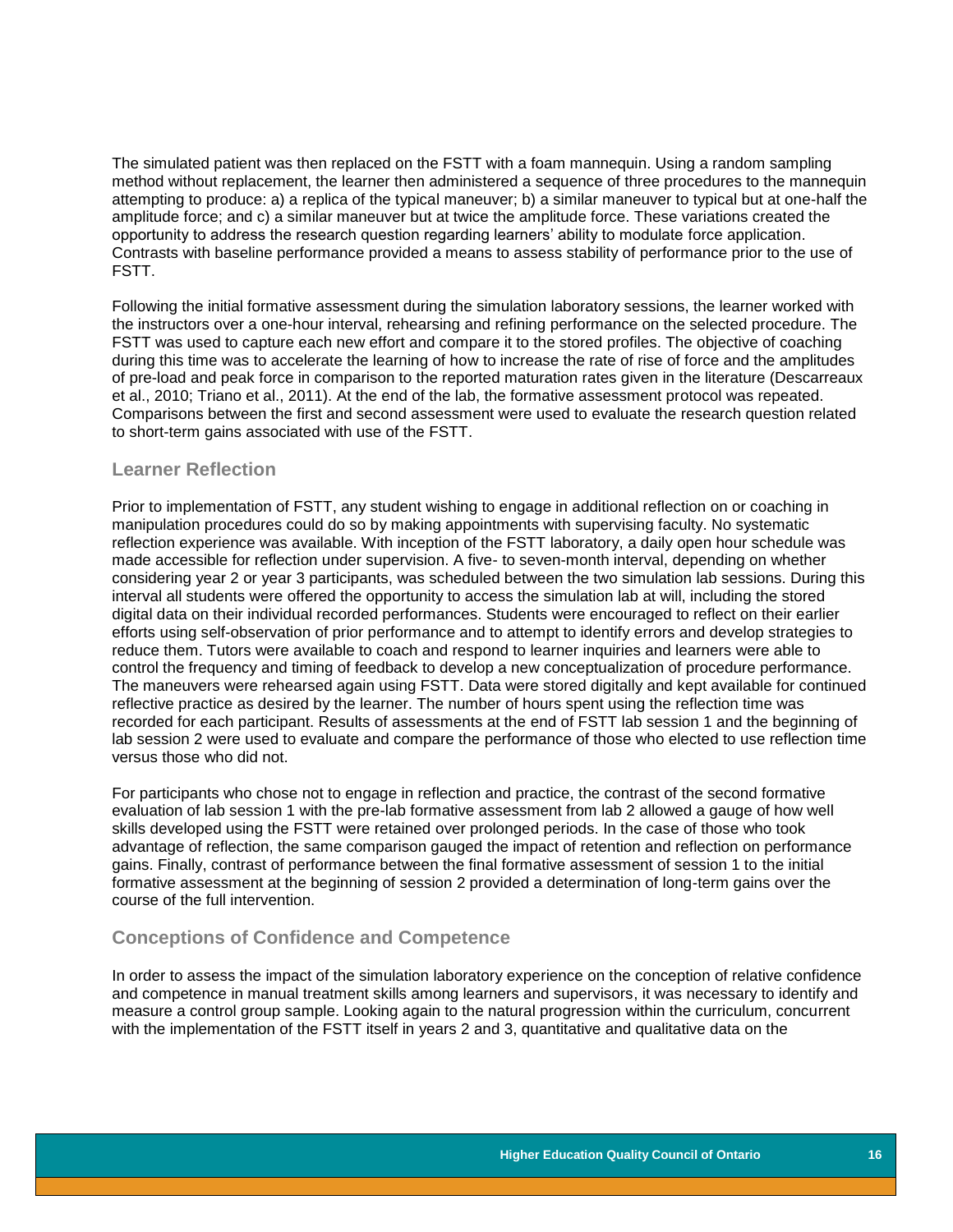perceptions of confidence and competence were captured from year 4 interns and their supervisors. None of the learners in year 4 were familiar with or experienced in the use of FSTT.

To provide for adequate exposure between interns and their supervisors to warrant a grounded opinion of intern confidence and competence, sampling was carried out at an interval of four months after the fourthyear class commenced its internship in June. The interns are assigned to supervisors in cohorts of six to eight. Both interns and supervisors were given questionnaires, copies of which are available in the appendix. Interns responded with respect to their individual perceptions of the recall of their own confidence and competence in administering manual treatment procedures on entering the internship. Supervisors scored their perception of the cohort on average on entering their clinical internship year.

Sampling took two forms. In the first, two 10 cm visual analogue scales were created to quantify the responder's perception of confidence and competence in performance of manipulation. Each scale was anchored to the left with the appropriate respective phrase "Not confident/competent at all", while the right was based on "Completely confident/competent." Quantitative scores were obtained by measuring the distance in millimeters of the respondent's mark on the scale from the left hand margin and dividing by 100. The second form of response was qualitative, where the respondent was allowed to make open-ended comments on their perceptions. The text from each respondent was transcribed and pooled across the respondents for text analysis (Corman, Kuhn, McPhee & Dooley, 2002) using a commercially available software entitled Crawdad™ (version 1.2). A second sampling was obtained in the same fashion from the year 4 class at the end of internship in May.

Evaluation of the effect of the FSTT laboratory was conducted by obtaining a sample of the learners who experienced the lab in their third year upon reaching the four-month milestone after promotion to year 4.

#### <span id="page-17-0"></span>**Data Analysis**

In the analysis of gains in and control of force parameters, the force-time profiles originally obtained from the learner's performances at baseline and laboratory sessions 1 and 2 served to provide quantitative measures of the procedures exemplified in Figure 1. Each profile was displayed and then divided into segments defining the parameter boundaries for baseline, rate of rise in force and peak force amplitude and the respective values were calculated. Descriptive statistics were calculated for each assessment. Student's paired t-tests were used to compare stability of performance before implementing the FSTT laboratory sessions by contrasting measures at baseline with the initial formative assessment in session 1. Paired t-tests were also used to evaluate short-term gains from the laboratory experience by contrasting the pre-session and postsession formative assessments for session 1, as well as retention of gains by comparing post-session 1 with pre-session 2. Effects of reflection practice were assessed by evaluating for differences between the reflection group and the non-reflection group at the pre-session 2 time point.

Perceptions of confidence and competence were quantified as visual analogue scores. Comparisons were made using two-way analysis of variance (ANOVA) to evaluate the effects of FSTT between interns and supervisors, by year and exposure to FSTT. A secondary analysis examined the change in scores as a result of internship even without FSTT. Finally, the themes of conversation about manual procedures and their skilled performance were assessed through Crawdad™ analysis of open-ended commentary by interns and their supervisors.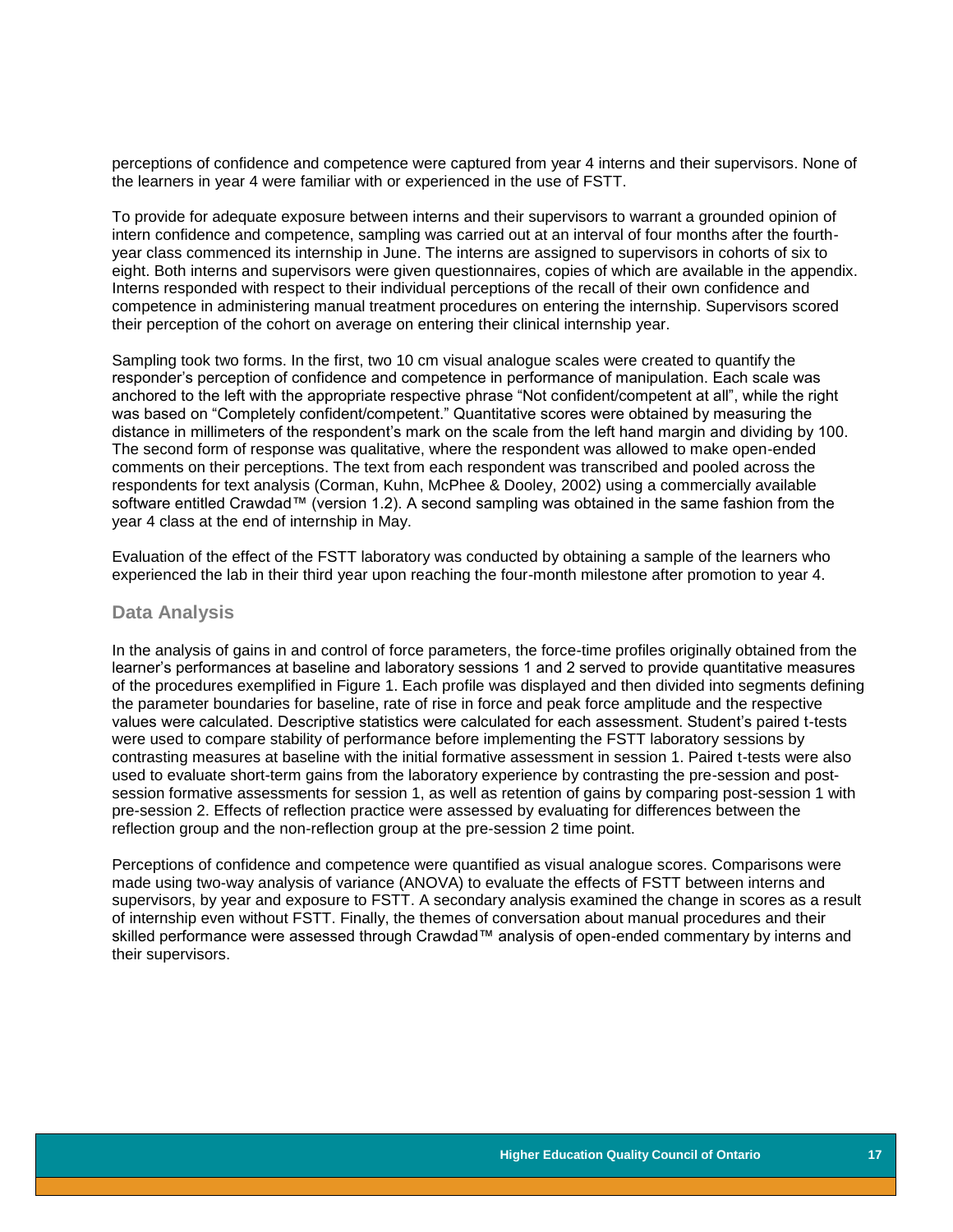# <span id="page-18-0"></span>**Limitations of the Study**

There are a number of limitations that should be considered when interpreting the study results. Perhaps the main factor constraining conclusions in several parts of this project is the inability to physically isolate the learners and supervisors, separating them from other influences in the academic environment. General knowledge of the implementation of the FSTT was available throughout the academic community. Learners continued with other relevant course work. Skill development classes were not focused specifically on the three optional maneuvers available to participants in the study. However, reviews of these procedures were a part of the spectrum of treatments within the course outlines for year 2, making up 1.7% of the course content. Such overlap and persistence of coaching in related content may have had an influence on the reflection and practice and retention of gains observed in the study.

Supervising clinicians overseeing the internship in year 4 were aware of the institutional plan to implement the FSTT laboratory and had the expectation that future learners would be reaching them who would have experience with the laboratory. Such awareness may well have influenced participants' conceptions and attitudes. Likewise, the number of participants who contributed commentaries on confidence and competence was small, which may have skewed the interpretation of the analysis of the conversation.

As with any new program, there is an initial level of enthusiasm that may change on repetition or if the lab were to be conducted by different faculty. While unlikely, the collective group of learners involved in the simulation laboratory experience may have been unique in their manual dexterity and ability to learn complex motor skills. Consequently, these findings should be replicated in the hands of others to confirm the effects of the FSTT simulation experience before assuming broad ability to generalize.

# <span id="page-18-1"></span>**Findings**

The data yielded several important findings related to the effectiveness of implementing FSTT across moderately large class sizes within the curriculum. Summaries of the main findings are provided below, followed by a discussion of their implications. As this report represents the first evidence of its kind with respect to measuring performance for moderately large groups of learners, multiple statistical tests were performed to identify potentially meaningful findings. Statistical significance was set at p < 0.001, using a correction for multiple t-tests to minimize the chance of findings that might later turn out to be false.

### <span id="page-18-2"></span>**Performance Measure Stability**

Accurate measure of performance requires good reliability and fidelity from the instrumentation used and an understanding of the inherent variability in the performance itself. The FSTT instrumentation has been previously validated (Rogers & Triano, 2003). To assess the inherent variation in performance among learners, baseline measures were obtained from a group of 140 learners across both years 2 and 3 two weeks prior to the first FSTT simulation laboratory. During the interval, routine delivery of course content appropriate to the academic year continued, unrelated to the FSTT simulation lab and exclusive of the procedures related in this study. Results were paired between the pre-session (S1) typical force-time profiles and the baseline to look for differences in peak amplitude and rate of rise in force application (Table 1). Learner performance of the manual treatment maneuvers proved to be quite stable over the interval between measures for both those in year 2 and in year 3. For year 2, the S1 typical peak force measure mean was 430 Newtons (N), and was not statistically significantly different from the baseline measure of 444 N ( $p = 0.3209$ ). Similarly for year 3, the baseline mean was 464 N, with S1 at 452 N. Again, there was no statistically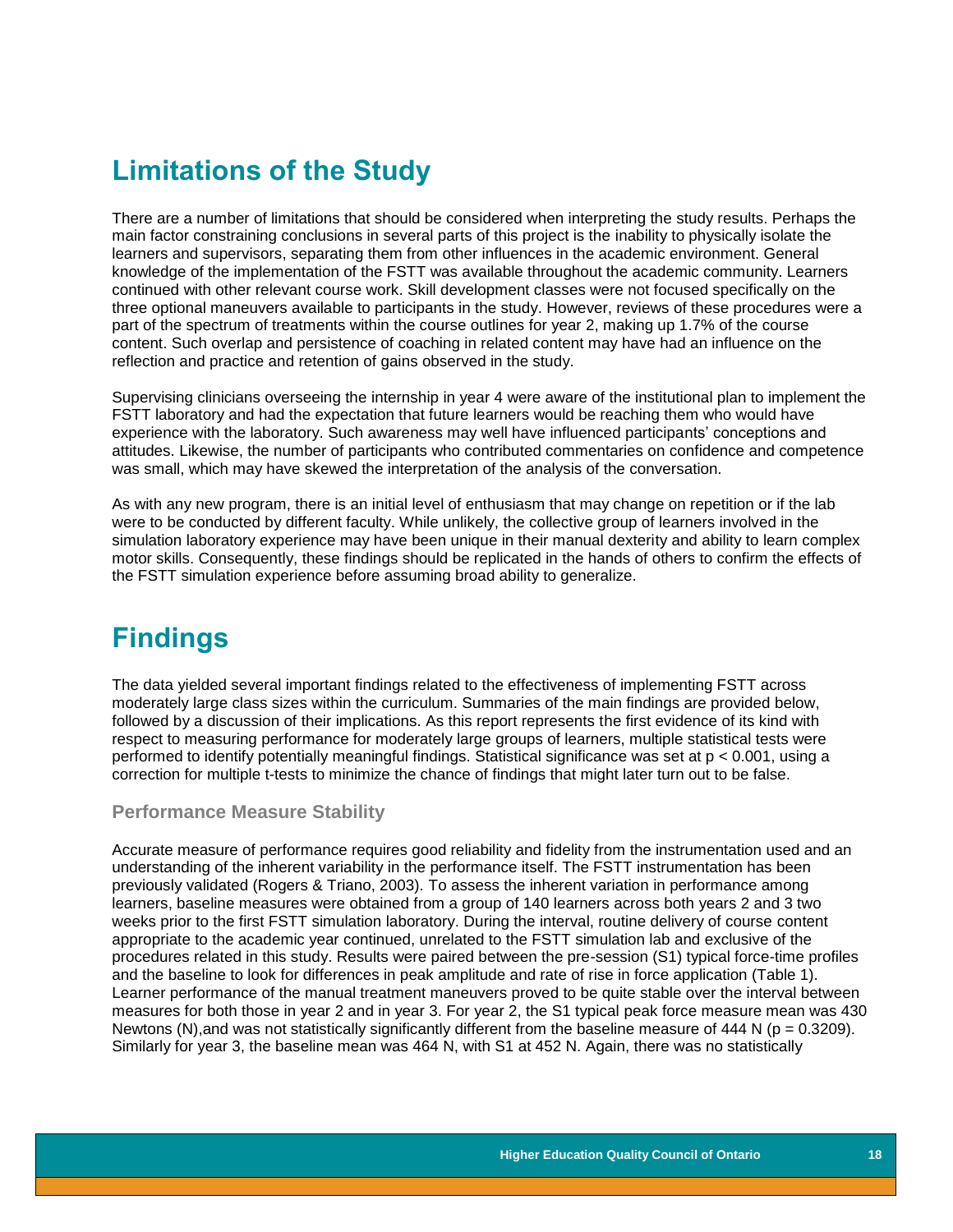significant difference in peak force between time points ( $p = 0.3936$ ). For rate of rise in force, year 2 performed on average at 2182 Newtons per second (N/s) at baseline, with 2184 N/s at S1 (p = 0.9867). The rates were slightly higher in the mean for year 3 learners, with baseline of 2294 N/s and S1 at 2383 N/s; however, again there was no difference in rates between time points ( $p = 0.3287$ ).

| Peak Force (N)     | <b>Sample</b> | <b>Baseline</b> | <b>Session 1</b> | р      |
|--------------------|---------------|-----------------|------------------|--------|
|                    |               | (se)            | Pre (se)         |        |
| Year 2             | 68            | 444 (12)        | 430 (14)         | 0.3209 |
| Year 3             | 71            | 464 (17)        | 452 (12)         | 0.3936 |
| Rate of Rise (N/s) |               |                 |                  |        |
| Year <sub>2</sub>  | 68            | 2182 (131)      | 2184 (101)       | 0.9867 |
| Year 3             | 71            | 2294 (119)      | 2383 (97)        | 0.3287 |

#### <span id="page-19-1"></span>**Table 1: Performance Stability over the Two Weeks from Baseline to the Pre-Session 1 Assessment**

### <span id="page-19-0"></span>**Short-Term Gains from FSTT**

Based on earlier work (Triano et al., 2006) using visual feedback KR from force-time profiles, gains were expected to occur in both year 2 and 3 learners following a two-hour session inclusive of formative assessments with KR from FSTT and one hour of guided coaching. At S1, the pre-laboratory assessment was compared to the post-lab assessment. Data on peak force and rate of rise in force were paired and tested for differences (Figures 4, 5 and Table 2). Learners in year 2 demonstrated a highly significant ( $p = 0.000$ ) gain of 13.9% in their ability to generate peak force amplitude and an increase in rate of rise by 10.5% (p = 0.0003). For year 3, peak amplitude gains were  $9\%$  (p = 0.0000), though rate of rise in force was less clear, only approaching significance ( $p = 0.0893$ ), with an increase in the mean of 3.9%. All together, short-term gains were strong in force production, while increase in rate of rise or "speed" of performance was more evident in year 2.

Short-term changes for the second administration of FSTT and KR (S2) did not show significant change associated with the two-hour laboratory in either peak force (year 2,  $p = 0.3343$ ; year 3,  $p = 0.0196$ ) or speed measures (year 2,  $p = 0.9420$ ; year 3,  $p = 0.2226$ ).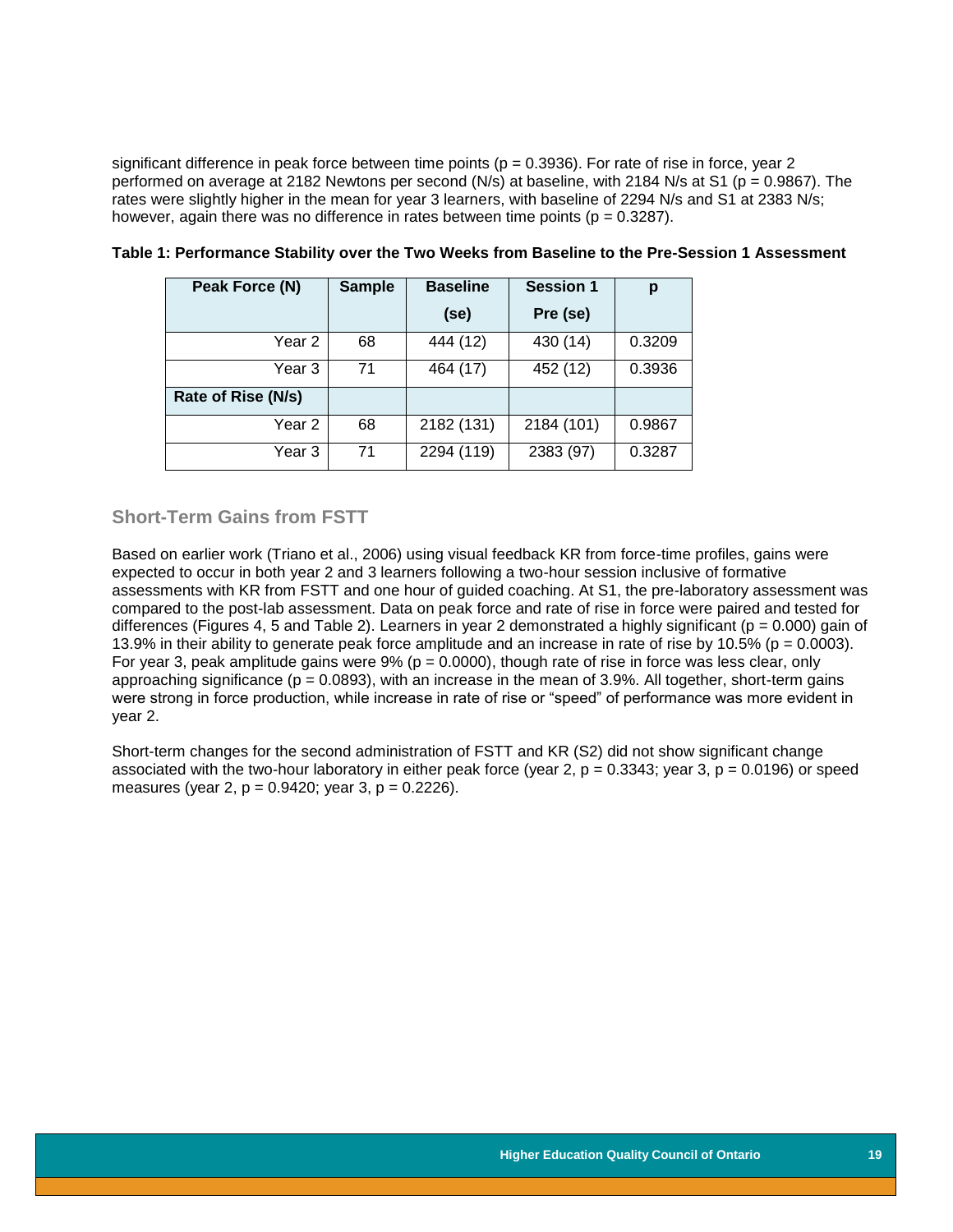| Peak Force (N)     | <b>Sample</b> | Pre-S1 (se) | Post-1 (se) | р      |
|--------------------|---------------|-------------|-------------|--------|
| Year 2             | 186           | 454 (7.3)   | 517(6.5)    | 0.000  |
| Year 3             | 186           | 485 (8.6)   | 529 (6.9)   | 0.000  |
| Rate of Rise (N/s) |               |             |             |        |
| Year 2             | 185           | 2263 (67.1) | 2501 (60.1) | 0.0003 |
| Year 3             | 186           | 2584 (69.7) | 2649 (61.4) | 0.0893 |

### <span id="page-20-2"></span>**Table 2: Change in Performance Parameters from Participation in Session 1**

### <span id="page-20-0"></span>**Figure 4: Force Amplitudes**

Changes in force amplitude from formative assessments before and after the first FSTT session for each group:

<span id="page-20-1"></span>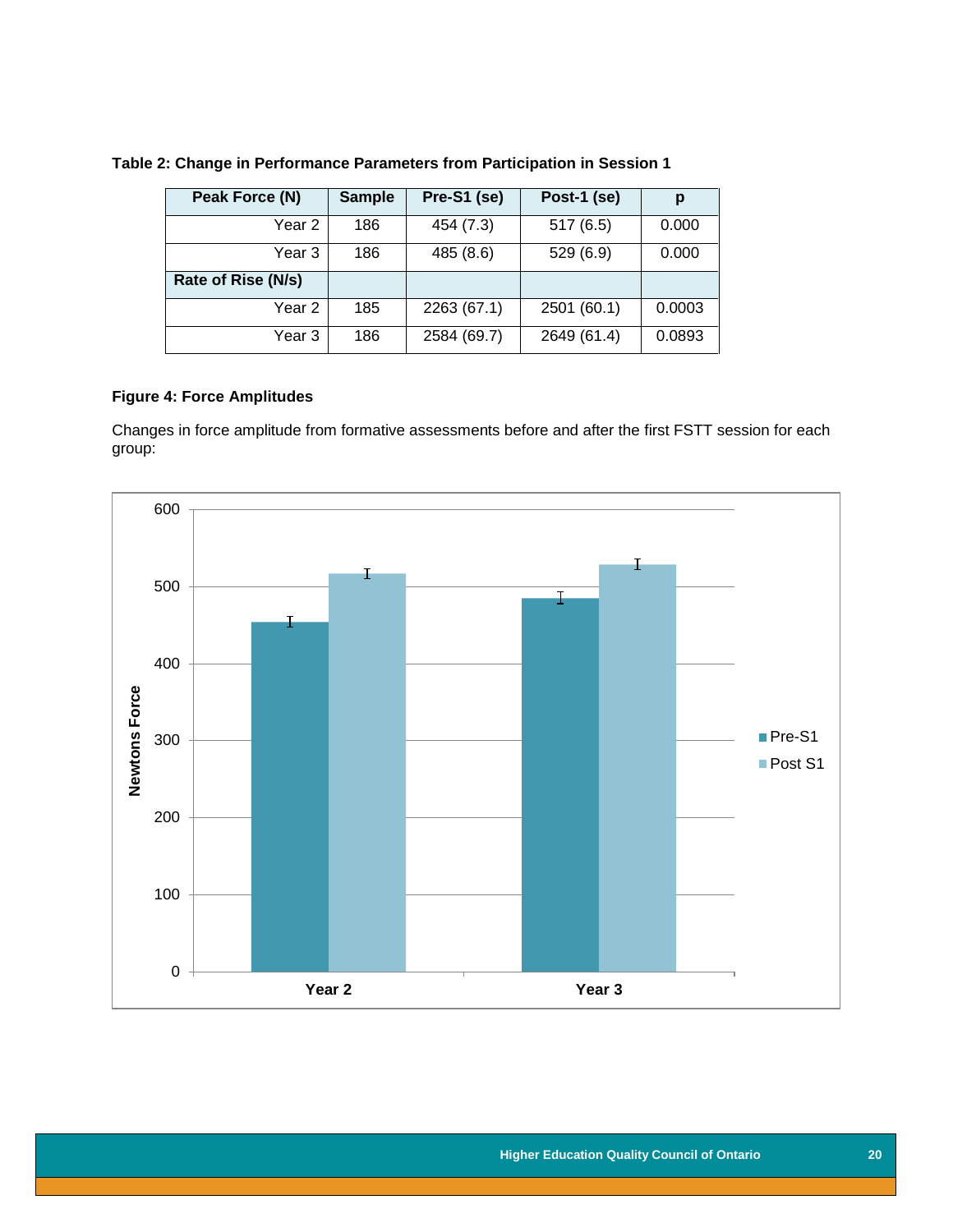#### **Figure 5: Rise in Force**

Changes in rate of rise in force from formative assessments before and after the first FSTT session for each group:



In summary, for short-term gains, the first session showed gains for both year 2 and year 3 students in peak force development. In the case of rate of rise in force, only year 2 students gained significantly. Session 2 showed no additional gains for either set of learners.

### <span id="page-21-0"></span>**Retention of Gains**

Learning retention of manual skills has been notably problematic as it may be influenced by the rate and frequency of feedback (Pringle, 2004), as well as by the demand of simultaneous cognitive tasks (Laufer, 2008). From feedback with KR, the longest duration of successful retention of manipulation skills following an intellectually distracting exercise has been for short intervals of ten minutes (Triano et al., 2006). The embedding of simulation lab exposures, interspersed over five to seven months, allowed comparison of results from formative assessments post-S1 versus pre-S2. Short-term gains arising during S1 could have been reinforced or degraded as a result of the time lag and intervening course content exposure. The results of these interactions may be observed in the apparent retention of performance as defined by force-time parameter differences (Table 3).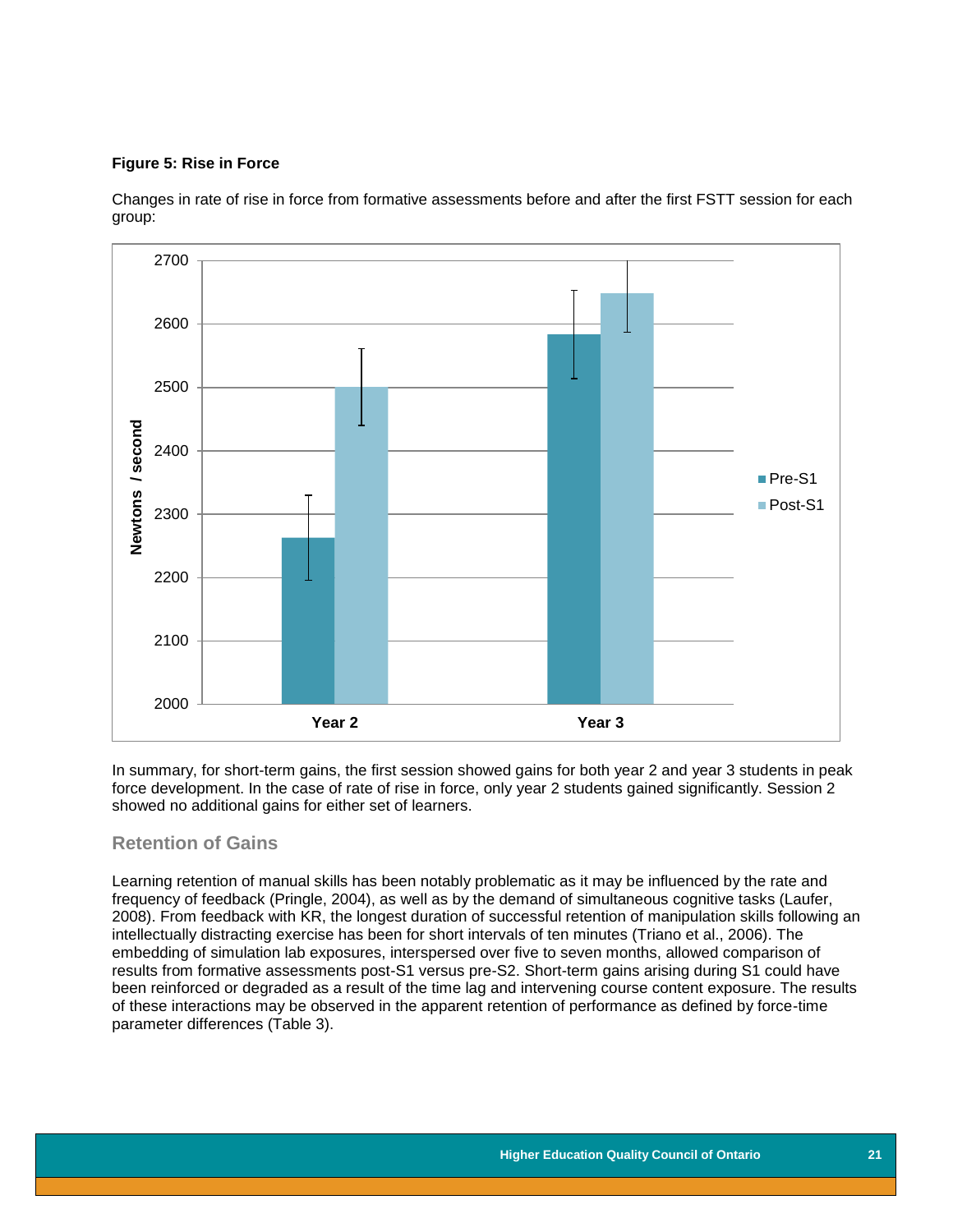Retention of gains was assessed for the year 2 and year 3 groups as a whole, not accounting separately for individuals who may or may not have taken advantage of opportunity for reflective practice. Those results are described under the section on reflection. For year 2 learners as a whole, no significant change ( $p = 0.2223$ ) was seen in paired peak force measures from the end of the S1 to the onset of S2. However, an 8% gain in performance was noted for year  $3$  ( $p = 0.0000$ ). For the parameter of speed as the rate of rise in force, year 2 again showed no significant difference ( $p = 0.0107$ ) although, in the mean, an increase of 11.2% was noted. Also, for year 3, there was an increase effect with a change in speed of  $12.6\%$  (p = 0.0000).

On the whole, then, gains achieved from S1 experience were retained across the five- to seven-month interval up to S2. For year 3, further gains were experienced during the interval. The data themselves do not permit a specific evaluation of any influence of the fact that each learner continued in the standard curriculum and training in related but different procedures than those used for the assessments in S1 and S2. The work of Cohen et al (1995) suggests that the amount of crossover between different procedures may be limited.

| Peak Force (N)     | <b>Sample</b> | Post-S1 (se) | Pre-S2        | <b>Difference</b> | p      |
|--------------------|---------------|--------------|---------------|-------------------|--------|
|                    |               |              | (se)          | (se)              |        |
| Year 2             | 179           | 528.7(6.6)   | 533.1 (11.1)  | 14.3              | 0.2223 |
| Year 3             | 183           | 528.6(7.0)   | 572 (8.4)     | 43.4              | 0.0000 |
| Rate of Rise (N/s) |               |              |               |                   |        |
| Year 2             | 177           | 2497 (61.8)  | 2777.6 (113)  | 280.5 (108.8)     | 0.0107 |
| Year <sub>3</sub>  | 183           | 2648 (62.3)  | 2983.0 (70.9) | 335(66.)          | 0.0000 |

### <span id="page-22-1"></span>**Table 3: Retention of Gains Represented as the Difference Scores from Post-S1 to Pre-S2 Assessments**

### <span id="page-22-0"></span>**Reflection**

All students were provided the option of spending additional time in the simulation lab between S1 and S2. A total of 48 out of 181 year 2 learners (27%) took advantage of this opportunity, accumulating an average of 51.8 (± 51.9) minutes reflective practice time. A total of 61 out of 183 year 3 students (33%) made the same choice, using average reflection time of 45. 3 ( $\pm$ 45.3) minutes. Upon evaluating the differences between those who chose to use reflection opportunities versus those who did not, it was found that learners who sought reflection time after S1 had made lesser percentage gains during their first FSTT lab with respect to speed. That is, students choosing reflection in each of years 2 and 3 made only an insignificant 2.9% gain in speed from the beginning of S1 to the end of S1 ( $p = 0.6065$  and  $p = 0.4023$  respectively). Learners who did not choose reflection opportunities in year 2 made a highly significant 13.4% gain in speed on average during the S1 laboratory ( $p = 0.0001$ ). In year 3, those who did not choose reflection had a 4.4% gain, although this was not statistically significant ( $p = 0.1405$ ).

Interestingly, there was a strong and significant gain in skill between the end of S1 and the beginning of S2 for students who chose reflection experiences (Table 4). Peak force for these learners in years 2 and 3 increased by 14% and 16%, respectively, with p = 0.0000 in both cases. For speed, students selecting reflection in year 2 gained 21% (p = 0.0014). Those selecting reflection in year 3 gained 19.6% (p = 0.0000). Although learners not choosing reflection maintained their gains from the end of S1, they failed to show the substantial changes between S1 and S2 of those choosing reflection. On the formative reassessment for Pre-S2, comparison of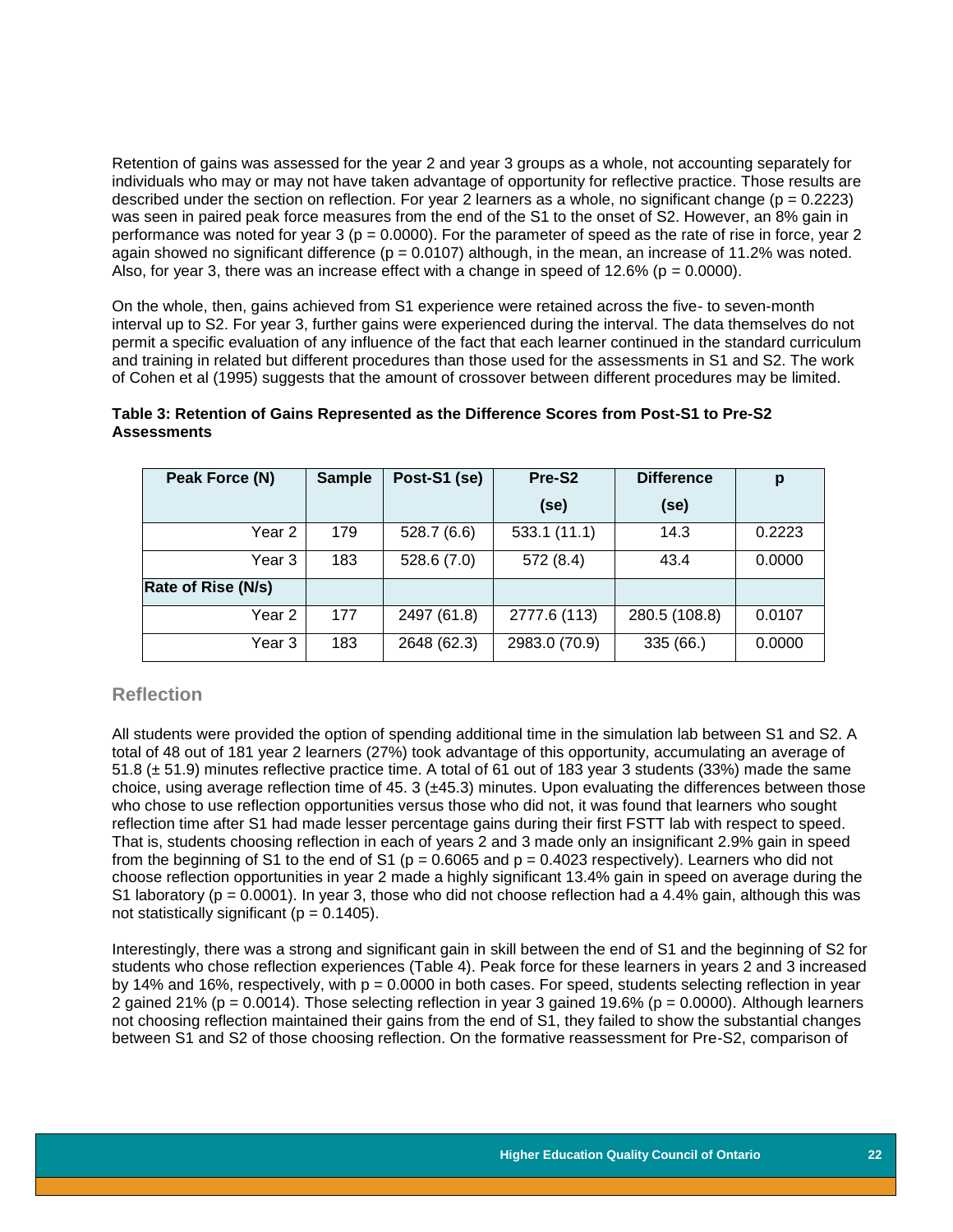data in Tables 3 and 4 demonstrates that those who used reflective practice achieved as much gain or better than their other colleagues. It should be recalled that the natural maturation of skill in manipulation procedures occurs inherently in the year 3 program (Triano et al., 2012). This likely explains the trend to improve between Post-S1 and Pre-2 assessments for year 3 in the group not choosing reflective practice.

| <b>Reflective Practice</b> |               |                |                    |                   |        |
|----------------------------|---------------|----------------|--------------------|-------------------|--------|
| Peak Force (N)             | <b>Sample</b> | Post-S1 (se)   | Pre-S <sub>2</sub> | <b>Difference</b> | p      |
|                            |               |                | (se)               | (se)              |        |
| Year 2                     | 48            | 514.3 (11.4)   | 587.4 (14.9)       | 73.1 (15.3)       | 0.0000 |
| Year <sub>3</sub>          | 61            | 527.4 (10)     | 611.4 (12.7)       | 84.0 (12.1)       | 0.0000 |
| Rate of Rise (N/s)         |               |                |                    |                   |        |
| Year 2                     | 48            | 2418 (103)     | 2928 (161.4)       | 510.4 (150.7)     | 0.0014 |
| Year <sub>3</sub>          | 61            | 2802.6 (104.9) | 3353.5 (111.1)     | 550.9 (109.6)     | 0.0000 |
| <b>No Reflective</b>       |               |                |                    |                   |        |
| <b>Practice</b>            |               |                |                    |                   |        |
| Peak Force (N)             | <b>Sample</b> | Post-S1 (se)   | Pre-S <sub>2</sub> | <b>Difference</b> | p      |
|                            |               |                | (se)               | (se)              |        |
| Year 2                     | 131           | 520.3(8.1)     | 513.2 (13.9)       | $-7.2(14.6)$      | 0.6238 |
| Year 3                     | 122           | 529.1 (9.2)    | 552.3 (10.5)       | 23.2(10.7)        | 0.0329 |
| Rate of Rise (N/s)         |               |                |                    |                   |        |
| Year 2                     | 131           | 2526.6 (75.7)  | 2721.5 (143.6)     | 194.9 (137.9)     | 0.1598 |
| Year 3                     | 122           | 2570.8 (76.8)  | 2797.8 (86.3)      | 227 (81)          | 0.0059 |

#### <span id="page-23-1"></span>**Table 4: Gains in Skill Parameters from Reflective Practice**

For those learners with lower performance after experiencing the S1 session, reflective practice on the test procedures resulted in improved performance comparable to that of their colleagues by the time of Session 2. The cumulative time to achieve these results over the five- to seven-month interval was relatively small, at less than an hour on average.

### <span id="page-23-0"></span>**Intentional Modulation of Force**

One of the desired outcomes of skill development is the ability to modulate force application to match the clinical context. As each learner produced their individual amplitude for typical peak force, no set quantity allowed comparison for the groups as a whole. In the learning context, the protocol design modeled force modulation as a change on demand from the individual typical peak force to one targeting half of typical or one that was double. Given that the findings related to short-term gains were more evident in S1, comparisons for the determination of modulation in force were limited to the first session.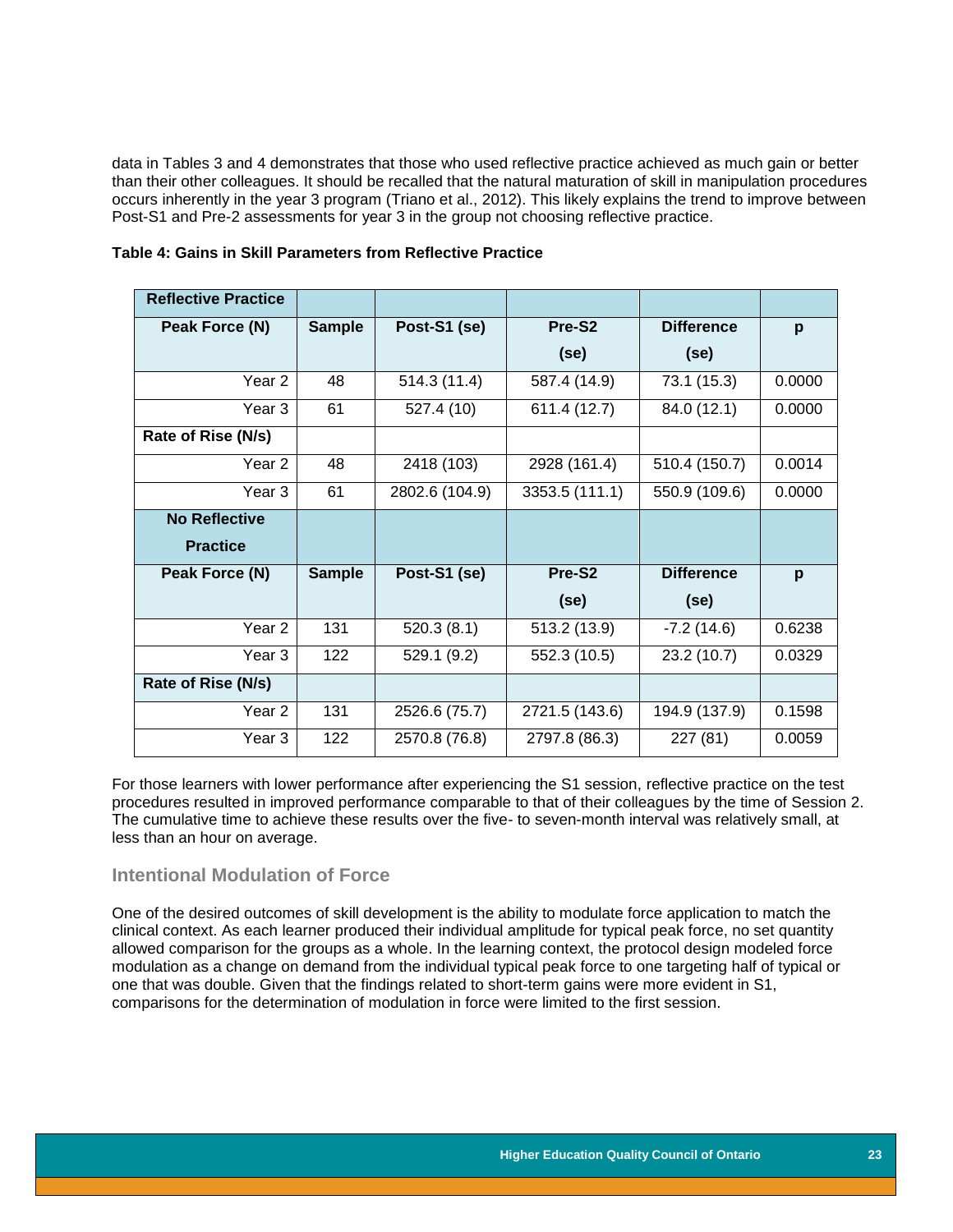Difference scores were created by subtracting the targeted force amplitude (e.g., half/twice of typical) from the typical force amplitude (Table 5). This was done for the data from both the pre-S1 and the post-S1 assessments. Difference scores (i.e., half from typical/twice from typical) were paired for each subject and the gain in performance due to participation in S1 was determined by subtracting the difference scores of the pre-S1 assessment from the post-S1 assessment. Gains were tested by one-sided Student's t-test, since the desired direction of effect (reduction/enhancement) for the force amplitude from the S1 coaching and KR rehearsals was known ahead of time.

| Typ - Half         | <b>Sample</b> | Pre-S1        | Post-S1       | Gain         | p      |
|--------------------|---------------|---------------|---------------|--------------|--------|
|                    |               | Mod (se)      | Mod (se)      | (se)         |        |
| Year 2             | 185           | $-130.4(6.1)$ | $-148.1(6.8)$ | $-17.7(8.3)$ | 0.0167 |
| Year 3             | 186           | $-149.3(5.8)$ | $-151(6.9)$   | $-1.7(7.8)$  | 0.4149 |
| <b>Typ - Twice</b> |               |               |               |              |        |
| Year 2             | 184           | 105.8(6.9)    | 162.4 (9.9)   | 56.6 (9.7)   | 0.0000 |
| Year 3             | 186           | 78.2 (6.8)    | 123.4(8.0)    | 45.2(8.5)    | 0.0000 |

<span id="page-24-0"></span>

| <b>Table 5: Mean Gains in Force Modulation</b> |  |  |  |
|------------------------------------------------|--|--|--|
|------------------------------------------------|--|--|--|

As was expected from the short-term gains data, overall increases in peak force application were observed (Table 2 and Figure 6) during the S1 Lab. For year 2, the mean typical force increased from 454 N to 517 N. A smaller increase from 485 N to 528 N was observed in year 3. As shown in Figure 6, learners were able to modulate force in the direction of targets (Half-typical/Twice typical) but were unable to accurately achieve the target values. Regardless of academic year, learners found the requirement to decrease force amplitude, targeting half of typical, more challenging. For year 2, the learners showed a trend (p=0.0167) toward a gain in downward modulation of force amplitude, while the year 3 group was unchanged (Table 2). The results were markedly different when augmented effort targeting double of typical was required. The additional demand force amplitude accomplished over the S1 lab experience for year 2 was 53.5%, in the mean ( $p=0.0000$ ). For year 3, the additional demand improved by 57.7% ( $p < 0.0000$ ).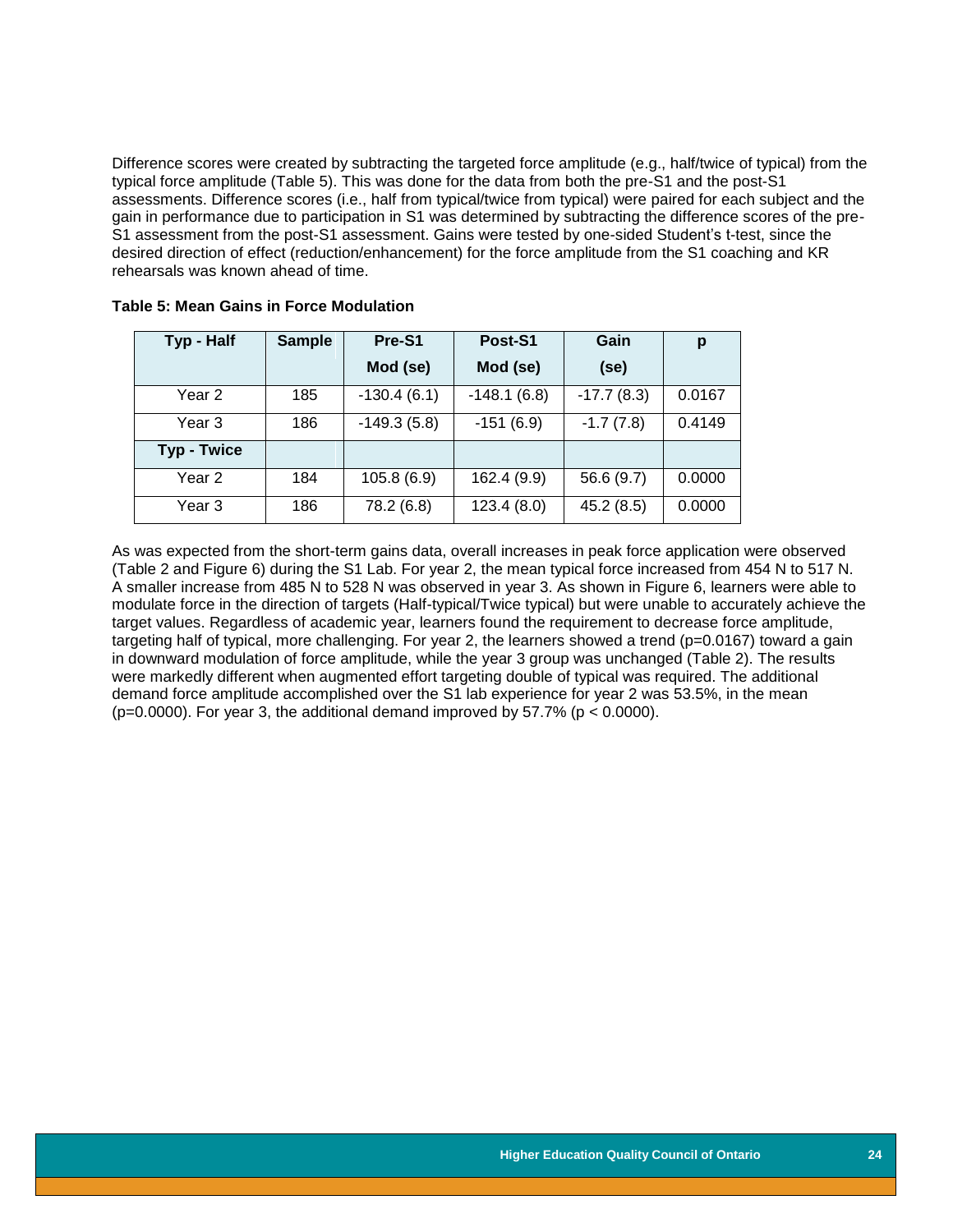### <span id="page-25-1"></span>**Figure 6: Force Modulation**

Group means and standard errors for the typical, half typical and twice typical efforts for the Pre-S1 and Post-S1 assessments:



In summary, learners are able to modulate the forces they apply in desired directions, although the targets of half and double may be unrealistic. The laboratory session appeared to be more effective for learning further how to increase force then to decrease it.

### <span id="page-25-0"></span>**Conceptualization and Perceptions of Skill Development**

The teaching and learning of manual skills development, like that of other technical skills (Rutherford & Ahlgren, 1991), grew out of personal experience with coaching techniques and was handed down from generation to generation. CMCC believed it critical to the success of the FSTT implementation that the conceptualization of manual skills learning among both faculty and students be shifted from the traditional coaching model, based on subjective observation, to one that enfolds objective outcomes into an apprenticeship experience. As a result, both quantitative and qualitative research methods were employed in an effort to identify the conversation among learners and supervisors about manual treatment skills. Three inquiries were made, engaging two sets of learners with their supervisors for consecutive classes entering the fourth-year internship. The first set consisted of different individuals than those who participated in the S1 or S2 sessions precisely because they had no experience with the FSTT technology and could act as a control group. These were year 4 students during the time that the research was on going with the year 2 and year 3 students in the FSTT labs. This year 4 group of 183 interns and their supervisors were sampled using visual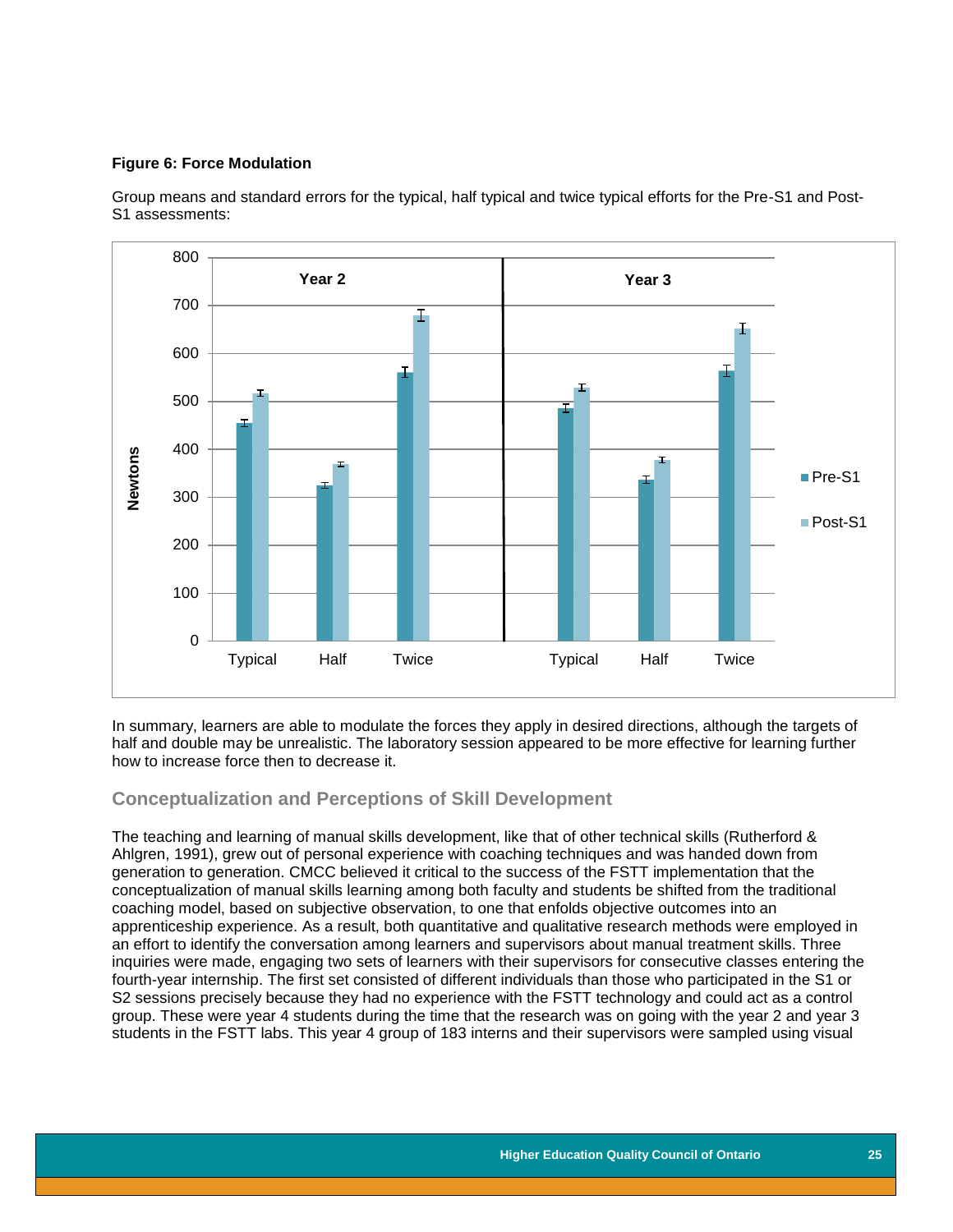analogue scales for their sense of confidence and competence in manual treatment skills of the interns. Visual analogue scales allow the respondent to estimate their sense of skill level on a 10 cm line labeled "Not confident/competent at all" at "0" measure and "Fully confident/competent" at "10". The relative distance along the line gives a quantitative estimate that is used in Figures 7 and 8 to represent descriptively the mean and variation of perceived skills. The related themes were captured by open-ended commentary on a questionnaire at two time points (i.e., Q1/Q2) during the one-year internship. Samples were obtained from the first cohort after the first four months into the twelve-month clinical internship and again nine months later at the termination of the internship. The second cohort of 186 year 4 interns who had exposure to the FSTT simulation laboratory (the previous year 3 students from the FSTT study as described above) was sampled only after the first four months into the internship. The sampling strategy allowed CMCC to evaluate the difference in sets of cohorts but also provided a chance to see if the clinical internship itself carried an influence.

Not surprisingly, a significant difference ( $p < 0.0000$ ) in the perceptions of intern confidence and competence was observed between learners and their supervisors (Figure 7) based on the visual analogue scores. While experience in the clinic raised the confidence of both parties in the first cohort over time, the supervisors provided a significantly lower rating, even at the end of the internship year, than was felt by the learners. Regardless, supervised experience in an apprenticeship role over the year appeared to make a difference in its own right.

#### <span id="page-26-0"></span>**Figure 7: Perceptions without use of FSTT**

Relative perceptions of confidence and competence for the cohort with no exposure to FSTT at the initial assessment in clinic compared to the final assessment based on visual analogue scores:

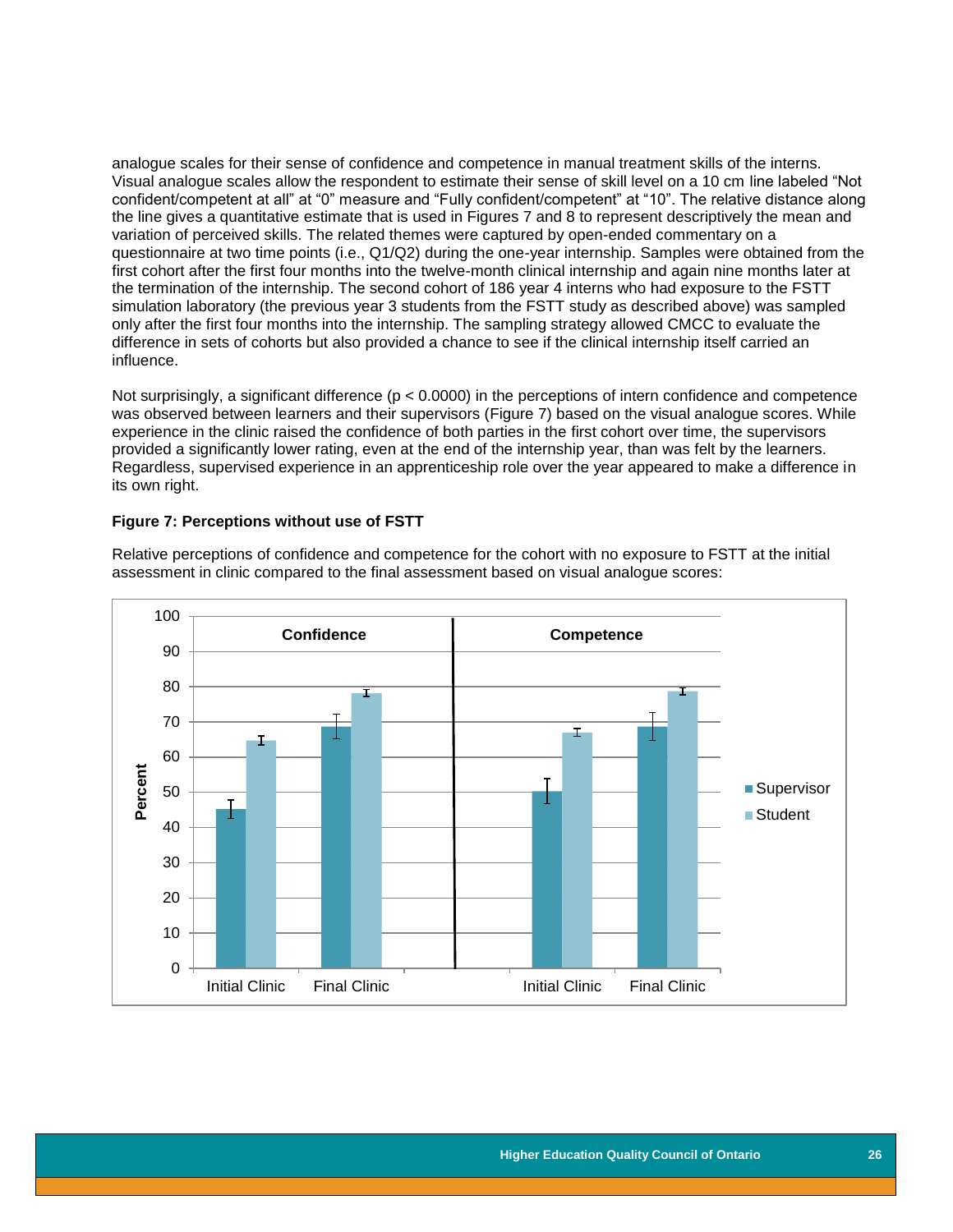Perceptions at the initial assessment from the cohort that had experienced FSTT are shown in Figure 8. Small increases in the mean estimates of intern confidence and competence level were reported by supervisors when compared to the prior cohort of students who had not had experience with the FSTT (mean confidence: 45.22 and 50.44, respectively, p=0.1171; mean competence: 50.35 and 53.91, respectively, p=0.2249). However, these differences did not reach statistical significance using one-tailed t-tests. Learners expressed a slightly lower sense of both confidence and competence after FSTT (mean confidence: 64.72 and 62.03, respectively, p=0.0807; mean competence: 67.36 and 65.74, respectively, p=0.1514). Again, these differences did not reach statistical significance. The possible trends toward greater confidence and competence scores by supervisors, despite the lack of statistical significance, may speak to some sense of relative improvement perceived. Also, the trends toward lesser confidence and competence scores by students, despite the lack of statistical significance, may speak to some sense of self-realized shortcomings. Both subjective differences warrant consideration for future work.

#### <span id="page-27-0"></span>**Figure 8: Perceptions with use of FSTT**



Relative perceptions of confidence and competence for the cohort with FSTT experience, in the academic year prior to clinic, at the initial assessment in clinic compared to the prior cohort without FSTT:

In addition, the conversation around the development of skill appears to have shifted with the implementation of the simulation laboratory experience. Although, only a small percentage of supervisors and/or students elected to provide comments at each time point, trends toward greater focus on confidence and competence were observed. Using textual analysis, comments given by respondents were pooled. Nouns and noun phrases, considered centers of meaning in communication (Corman et al., 2002), were organized into word networks. Words were scored for influence, ignoring articles of speech, based on how they formed a coherent linkage. Word pairs were ranked for resonance, which describes the mutual relevance of words. Networks were mapped to show the strength of connection in themes throughout the communication. Focus of the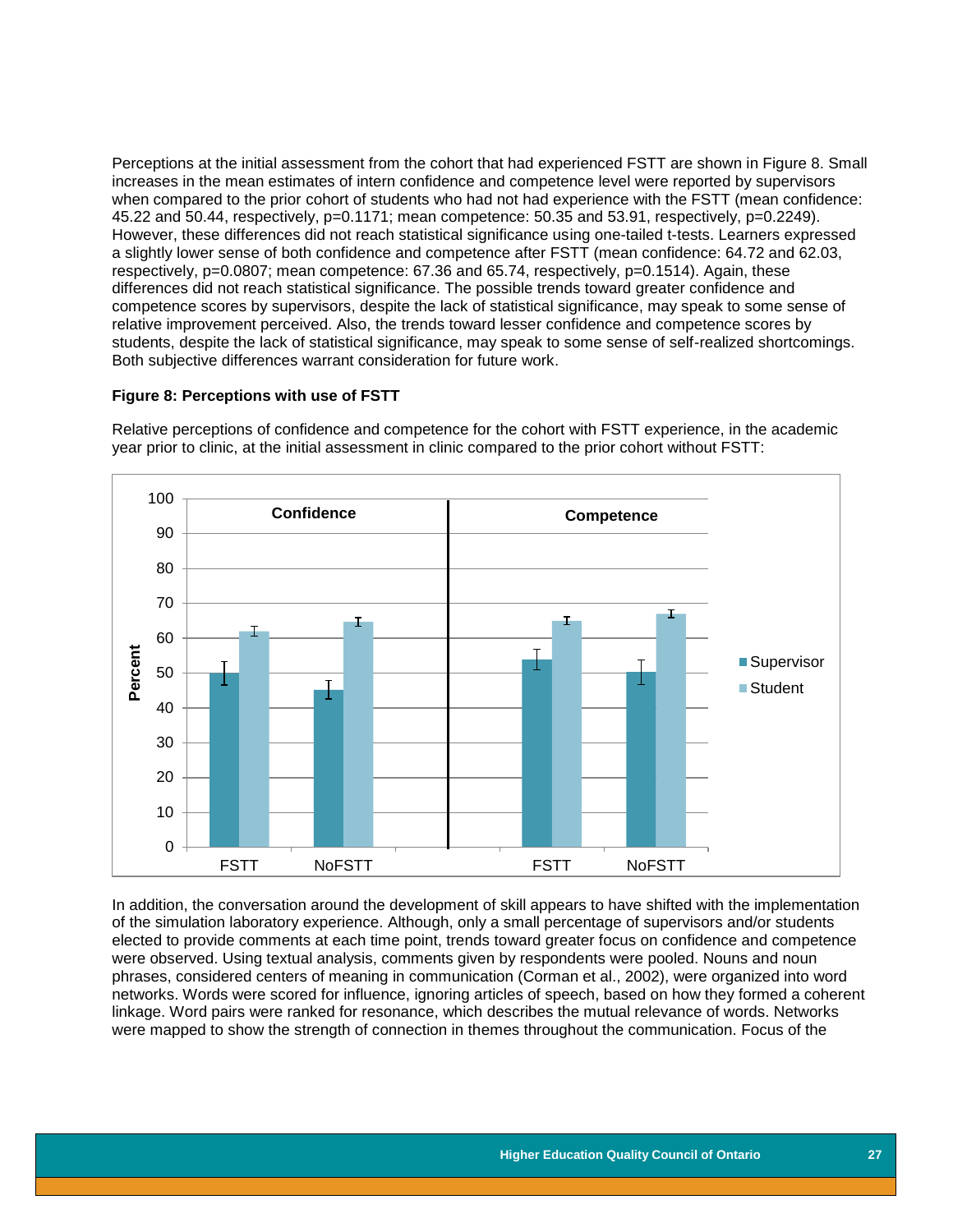conversation was scored and defined by how tightly the network was organized around the centering theme. In analysis of the comments, a cut-off for influence scores was set at 0.10, considered highly significant by researchers in the field (Corman, 2005). Words above the influence score threshold were tallied and grouped to describe the emphasis within the conversation.

Table 6 provides a summary of the data on the open-ended commentary given by interns and supervisors based on text analysis (Crawdad™). The first column describes the time point (i.e., Q1 at three months after entering clinic and Q2 for nine months after entering clinic), as well as the role of the commentator all under the heading "Group". Under "Sample", the quantities represent the percentage of interns or supervisors providing comments upon which the text analysis was based. Finally, the overall focus score for each network of nouns and noun phrases, highlighting how tightly organized the network was, is provided under the title "Focus".

Thus, for interns commenting on confidence and competence, who had no FSTT training and who were first entering the clinic in 2011, 16% provided comments and the Focus score for these pooled comments was 0.26. For interns entering the clinic in 2012, who had FSTT training, only 11% chose to provide comments, yet their focus was 0.40. The focus of discussion on confidence and competence then moved from the "slightly low" rank to the "slightly high" rank.

### <span id="page-28-0"></span>**Table 6: Focus Scores from Text Analysis on Competence and Confidence**

| Group      | <b>Sample</b> | <b>Focus Score</b> |
|------------|---------------|--------------------|
| NoFSTT-Q1  |               |                    |
| Intern     | 16%           | 0.26               |
| Supervisor | 26%           | 0.31               |
| NoFSTT-Q2  |               |                    |
| Intern     | 20%           | 0.22               |
| Supervisor | 20%           | 0.26               |
| FSTT-Q1    |               |                    |
| Intern     | 11%           | 0.40               |
| Supervisor | 7%            | 0.37               |

Focus scores from the analysis of open-ended comments submitted by learners and their supervisors regarding intern confidence and competence with benchmarks for interpretation (Crawdad ™):

| <b>Benchmarks for interpreting scores</b> |
|-------------------------------------------|
| >.60 Very High                            |
| .45-.55 High                              |
| .30-.45 Slightly High                     |
| .15-.30 Slightly Low                      |
| $.05 - 15$ Low                            |
| <.05 Very Low                             |

Overall, the focus scores for both supervisors and interns without FSTT experience (Table 6) were lower and were stable across the internship year than for those with FSTT experience. Themes of the conversation provided by learners without FSTT experience at their initial evaluation during their clinical year were retrospectively focused on the prerequisite classroom experience. General terms about clinical "technique" were the strongest emphasis, comprising 30% of terms in the group. The terms "tutor "and "time" followed. A limited mention of competence/confidence was made, at only 10%, despite it being the topic of the questionnaire inquiries. Supervisors had a different emphasis, with specific terms on clinical procedures equaling 68%, followed by competence, skill and confidence to fill out the remainder. At the end of the internship, a lower focus was observed for both learners and their supervisors. Learners' voices remained more general in scope of clinical technique and time, summing to 39%. A small shift was noted in terms of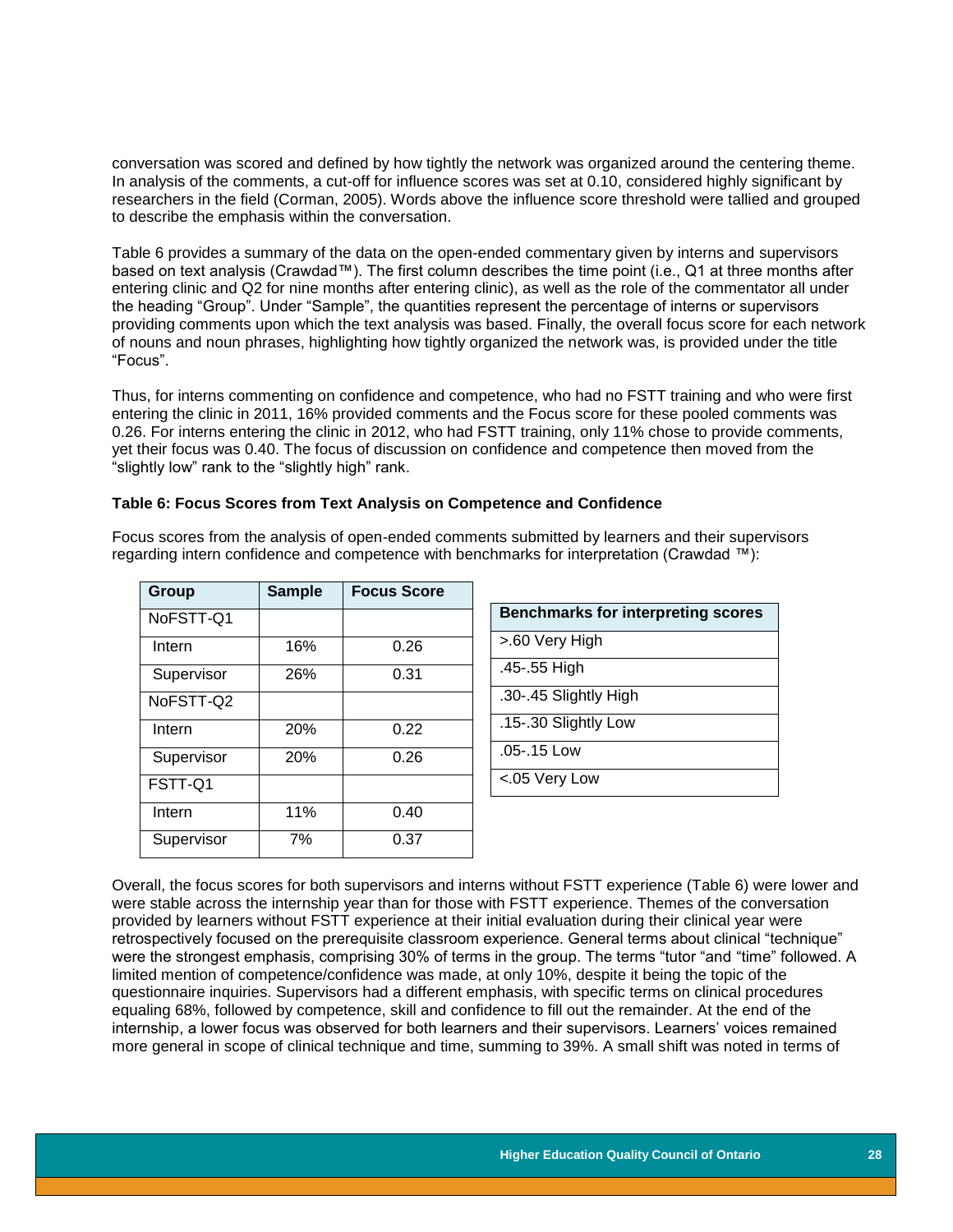adding "skill", with a tally of 17.2%, and "clinic", "patient" and "student", totaling 8.7% each. The supervisors, on the other hand, were voicing "high/confident/competent" for 60%, with specific clinical techniques and clinical administrative terms distributing the balance.

The conversation following the FSTT simulation lab experience was notably different for both the learners and supervisors. Focus scores increased for commentary from the learners by 55%. Supervisors were also more tightly focused, showing a lesser increase of 21%. Learners had a split in emphasis between general clinical technique, but a reduction on "time" and an increased weight given to both confidence and competence. The terms used by supervisors of this cohort showed a clear shift. Emphasis, in terms of tallies, was 43% on "competent", with the next strongest reference to clinical technique at 21%. The remaining emphases trailed, divided equally by "patient" and time.

# <span id="page-29-0"></span>**Conclusions**

By employing the several analyses of the data presented in this report, we can draw several conclusions, which are grouped according to the original hypotheses for convenience.

- What short-term gains in skill parameters can be obtained and how well are they retained over time?
	- a) The baseline performances of learners on assessment maneuvers where they have already received instruction were stable. The procedures used in this study were all a part of the year 1 curriculum. Baseline tests of performance were unchanged over the two-week interval prior to the first FSTT laboratory experience. As a result, it is unlikely that any important improvement would have occurred in the baseline performance of the selected procedure until the learner reached the clinic internship, where practice occurs with live patients.
	- b) The short-term gains achieved in the performance of the selected procedure were attained primarily during the first FSTT session. The use of sessions with FSTT, provided as an optional additional resource to students, may be better focused on advancing skill in additional maneuvers to expand the breadth of the learner skill set in manipulation.
	- c) Learners who successfully show short-term gains with FSTT appear to have long-term retention of their improvements, provided that they continue in related skill development course activity. This suggests some transfer of skill, at least toward retention of gains. Other evidence suggests that continuous use of the skills in clinical settings may create a lifelong expertise that persists even through aging.
	- d) Learners not obtaining notable change in speed during FSTT laboratory time were motivated to practice procedures voluntarily *ad lib* during unscheduled lab time, reflecting on recorded performance and rehearsing procedures.
	- e) On average, learners who engaged in reflection and rehearsal achieved comparable gains in performance to their peers on re-evaluation.
- Can learners consciously modulate force applications to comply with the immediate need to respond to changes in criteria?
	- a) On average, learners were able to achieve statistically significant modulation of force amplitudes on demand.
	- b) There appears to be a natural baseline performance that can be readily increased but is more difficult to decrease. Data from this study were not designed to achieve a specific force target.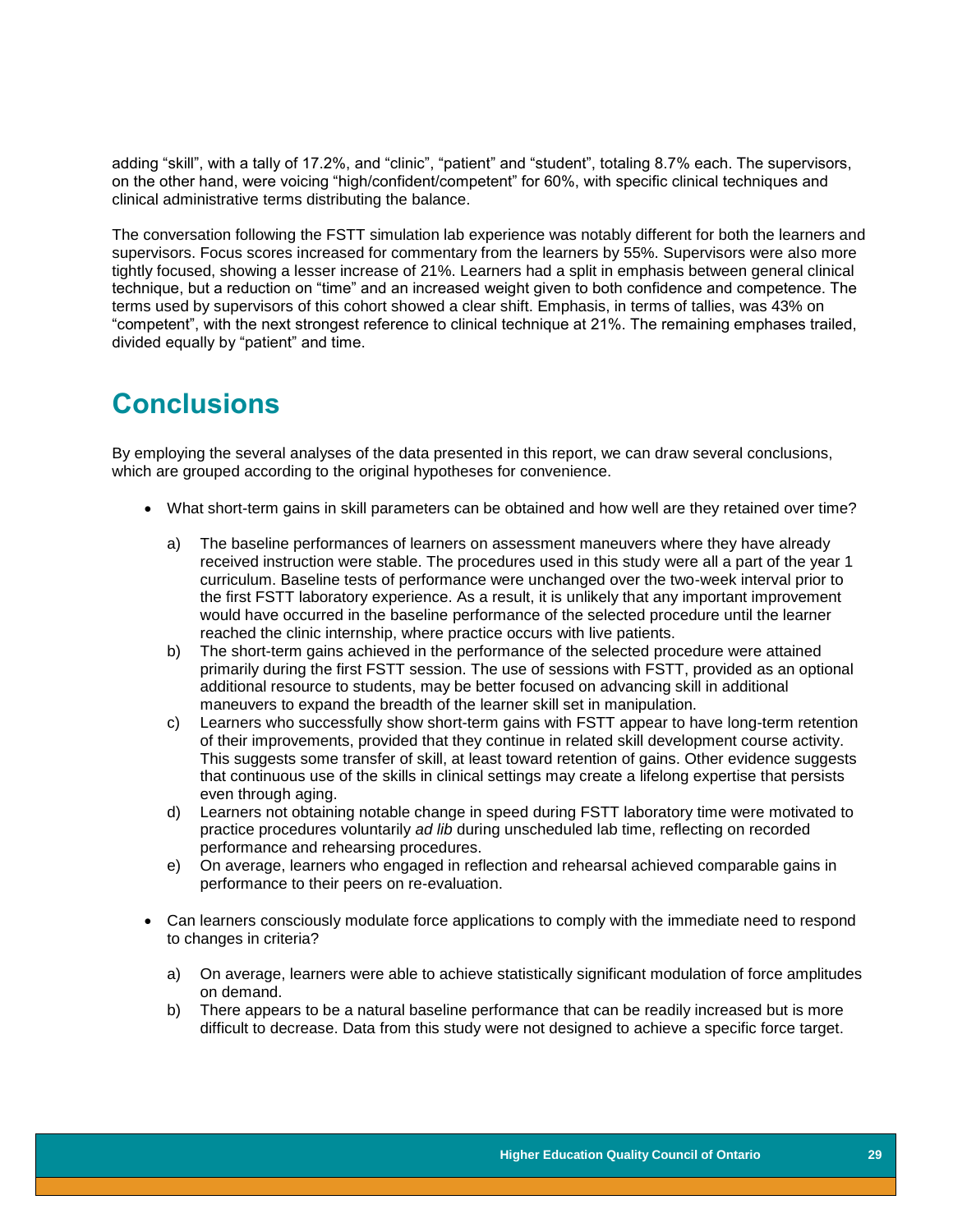That work and the work to identify strategies to limit force amplitude on demand more easily remain to be done.

- What is the conception of relative confidence and competence in manual treatment skills among learners and supervisors?
	- a. Ratings of confidence and competence in performance increased between initial and final clinic experience during the final year of training.
	- b. Supervisors rated confidence and competence significantly lower than interns rated themselves.
	- c. FSTT experience was associated with slightly lower ratings by interns of themselves, possibly due to greater self-awareness of shortcomings.
	- d. Conceptualization and attitudes toward confidence and competence in the themes of commentary became more skill focused for learners and supervisors after experience with FSTT.

The unique skill set required for the application of complex, bimanual tasks associated with manipulation is critical for safe and effective service to the public. FSTT simulation laboratory experience is an effective way to enhance skill development prior to the time a learner faces the need to administer care in a clinical encounter. This project built on experimental work to discover and validate stages of learning and properties of manual treatments. CMCC has now shown that such approaches may be integrated successfully in teaching curricula. Future work must continue with these methods to extend the application, identify ways to enhance the precision of skilled performance and to optimize the care provided to patients who can benefit from these services.

What remains as a significant challenge that previously could not have been adequately addressed without FSTT is the determination of the appropriate level of specific manual treatment parameters that should be the target for delivery under select clinical conditions. Future work to apply this technology as a fully summative assessment integrating clinically relevant factors associated with a patient's diagnosis and comorbid conditions may now be engaged.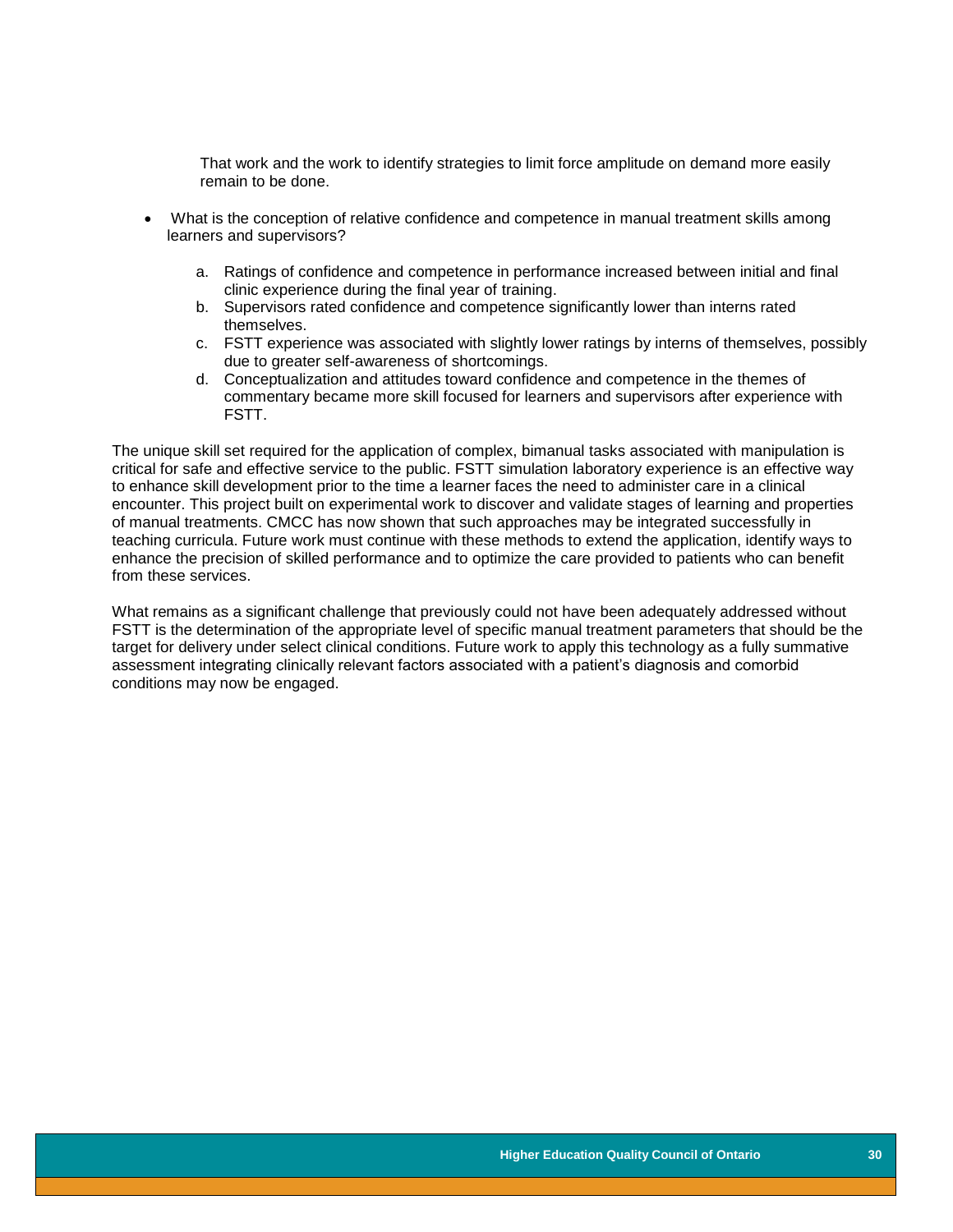## <span id="page-31-0"></span>**References**

Adams, J. A. (1971). A closed-loop theory of motor learning. *Journal of Motor Behaviour, 3*(2), 111-149.

- Badami, R., VaezMousavi, M., Wulf, G., & Namazizadeh, M. (2012, June). Feedback about more accurate versus less accurate trials: Differential effects on self-confidence and activation. *Research Quarterly for Exercise and Sport*, *83*(2), 196-203.
- Beets, I. A., Macé, M., Meesen, R. L., Cuypers, K., Levin, O., & Swinnen, S. P. (2012, May 23). Active versus passive training of a complex bimanual task: Is prescriptive proprioceptive information sufficient for inducing motor learning? *PLoS One*, *7*(5), e37687. doi:1371/journal.pone.0037687.
- Braungart, M. M., & Braungart, R. G. (2011). Applying learning theories to healthcare practice. In Bastable, S. B., Gramet, P., Jacobs, K., & Sopczyk, D. L. (eds.), *Health professional as educator: Principles of teaching and learnin*g (3rd ed.) (pp. 55-104). Sudbury, MA: Jones & Bartlett Learning LLC.
- [Bronfort, G., Haas, M., Evans, R., Leininger, B.,](http://www.ncbi.nlm.nih.gov/pubmed?term=Bronfort%20G%5BAuthor%5D&cauthor=true&cauthor_uid=20184717) & [Triano, J..](http://www.ncbi.nlm.nih.gov/pubmed?term=Triano%20J%5BAuthor%5D&cauthor=true&cauthor_uid=20184717) (2010, February 25). Effectiveness of manual therapies: The UK evidence report. *[Chiropractic and Osteopathy](http://www.ncbi.nlm.nih.gov/pubmed/20184717)*. *18*(3), 1-33. doi: 10.1186/1746-1340- 18-3.
- Cambridge, E., Triano, J. J., Ross, K., & Abbott, M. (2011). Comparison of force development strategies of spinal manipulation used for thoracic pain. *Manual Medicine*, *17*(6), 577-583.
- Chambers, D. W. (1987). Issues in transferring preclinical skill learning to the clinical context. *Journal of Dental Education, 51*(5), 238-243.
- Cohen, E., Triano, J. J., McGregor, M., & Papakyriakou, M. (1995). Biomechanical performance of spinal manipulation therapy by newly trained vs. practicing providers: Does experience transfer to unfamiliar procedures? *Journal of Manipulative Physiological Therapeutics*, *18*(6), 347-52.
- Corman, S., Kuhn, T., McPhee, R. D., & Dooley, K. J. (2002). Studying complex discursive systems: Centering resonance analysis of communication. *Human Communication Research*, *28*(2), 157-206.
- Corman, S., Crawdad Technologies, LLC. (2005). Crawdad Text Analysis System Version 1.2, Chandler, AZ.
- Dennick, R. (2012). Twelve tips for incorporating educational theory into teaching practices. *Medical Teacher, 34*(8), 618-624.
- Descarreaux, M., Dugas, C., Raymond, J., & Normand, M. C. (2005). Kinetic analysis of expertise in spinal manipulative therapy using an instrumented manikin. *Journal of Chiropractic Medicine*, *4*(2), 53-60.
- Descarreaux, M., Dugas, C., Lalanne, K., Vincelette, M., & Normand, M. C. (2006). Learning spinal manipulation: The importance of augmented feedback relating to various kinetic parameters. *Spine Journal*, *6*(2), 138-145.
- Descarreaux, M., & Dugas, C. (2010). Learning spinal manipulation skills: Assessment of biomechanical parameters in a 5-year longitudinal study. *Journal of Manipulative Physiological Therapeutics, 33*(3), 226-230.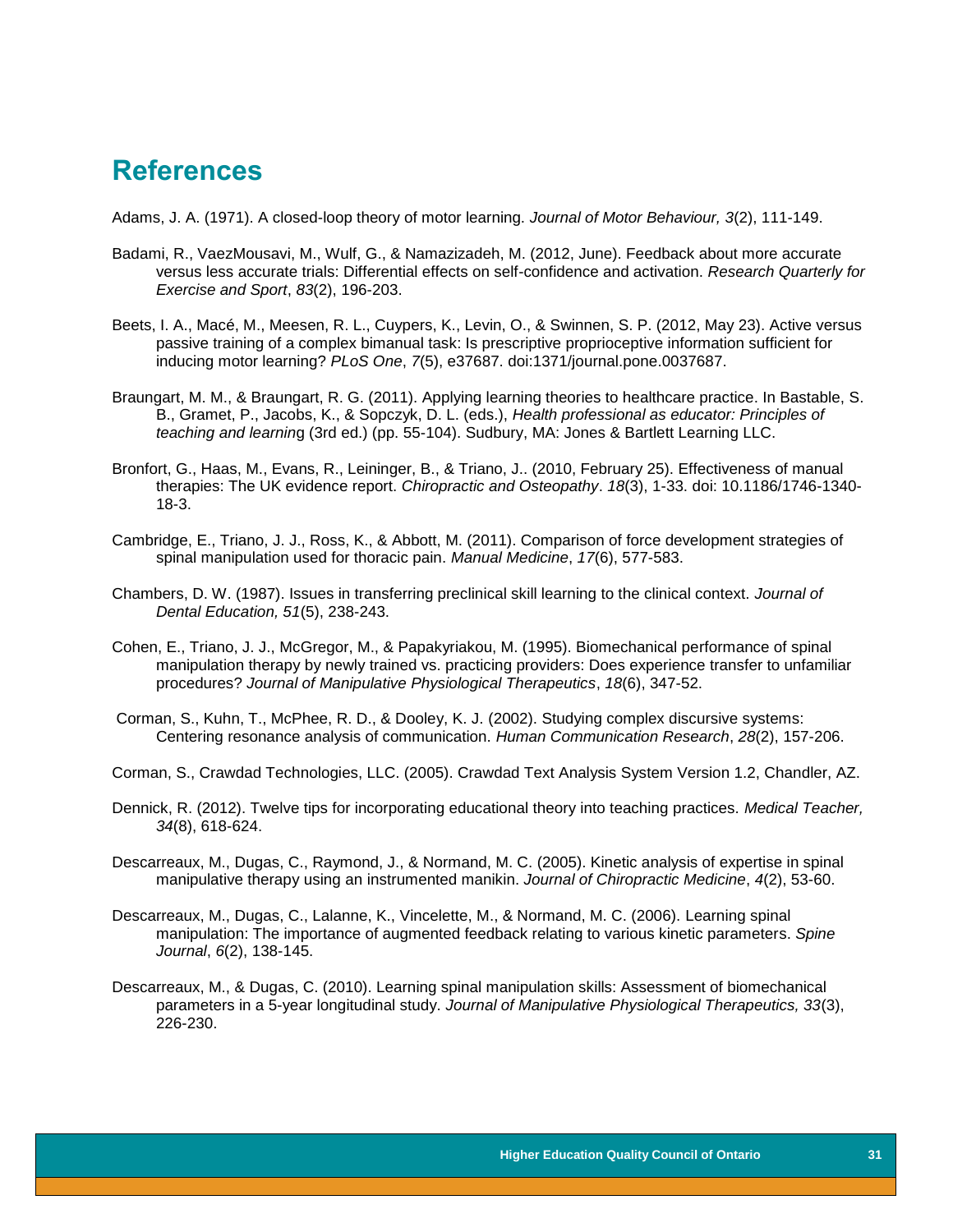- Duong, J. K., Gardner, K., & Rucker, L. M. (2010). Development and retention of fine psychomotor skills: Implications for the aging dentist. *Journal of the Canadian Dental Association*, *76*, a25.
- Dunkin, B., Adrales, G. L., Apelgren, K., & Mellinger, J. D. (2007). Surgical simulation: A current review. *Surgical Endoscopy, 21*(3), 357-366.
- Dunphy, B. C., & Williamson, S. L. (2004). In pursuit of expertise: Toward an educational model for expertise development. *Advances in Health Sciences Education: Theory and Practice*, *9*(2), 107-127.
- Fitts, P. M., & Posner, M. I. (1967). *Human Performance*. Oxford: Brooks and Cole.
- Goldstein, M. (1975, February 2-4). The research status of [spinal manipulative therapy: A workshop held at](http://trove.nla.gov.au/work/11748343?q=text%3A%22NINCDS+monograph+%3B%22&c=book)  [the National Institutes of Health. N](http://trove.nla.gov.au/work/11748343?q=text%3A%22NINCDS+monograph+%3B%22&c=book)ational Institute of Neurological and Communicative Disorders and Stroke.
- Hauser, A. M., & Bowen, D. M. (2009). Primer on preclinical instruction and evaluation. *Journal of Dental Education, 73*(3), 390-398.
- Herzog, W., Conway, P. J., Kawchuk, G. N., Zhang, Y., & Hasler, E. M. (1976). Forces exerted during spinal manipulative therapy. *Spine, 18*(9), 1206-1212.
- Herzog, W., Zhang, Y. T., Conway, P. J., & Kawchuk, G. N. (1993). Cavitation sounds during spinal manipulative treatments. *Journal of Manipulative Physiological Therapeutics, 16*(8), 523-526.
- Hilgard, E. R., & Bower, G. H. (1966). *Theories of Learning*. 3rd ed. New York: Appleton-Century-Crofts.
- James, E. G. (2012, August 1). Body movement instructions facilitate synergy level motor learning, retention and transfer. *Neuroscience Letters*, *522*(2), 162-166.
- Kawchuk, G. N., & Herzog, W. (1993). Biomechanical characterization (fingerprinting) of five novel methods of cervical spine manipulation. *Journal of Manipulative Physiological Therapeutics, 16*(9), 573-577.
- Korndorffer, J. R., Jr., Dunne, J. B., Sierra, R., Stefanidis, D., Touchard, C. L., & Scott, D. J. (2005). Simulator training for laparoscopic suturing using performance goals translates to the operating room. *Journal of the American College Surgeons, 201*(1), 23-29.
- Krakauer, J. W., & Mazzoni, P. (2011). Human sensorimotor learning: Adaptation, skill, and beyond. *Current Opinion In Neurobiology, 21*(4), 636-644.
- Kuehnel, E., Beatty, A., & Gleberzon, B. (2008, August). An intercollegiate comparison of prevalence of injuries among students during technique class from five chiropractic colleges throughout the world: A preliminary retrospective study. *Journal of the Canadian Chiropractic Association*, *52*(3), 169-174.
- Laufer, Y. (2008). Effect of cognitive demand during training on acquisition, retention and transfer of a postural skill. *Human Movement Science*, *27*, 126-141.
- McClusky, D. A., III, & Smith, C. D. (2008). Design and development of a surgical skills simulation curriculum. *World Journal of Surgery, 32*(2), 171-181.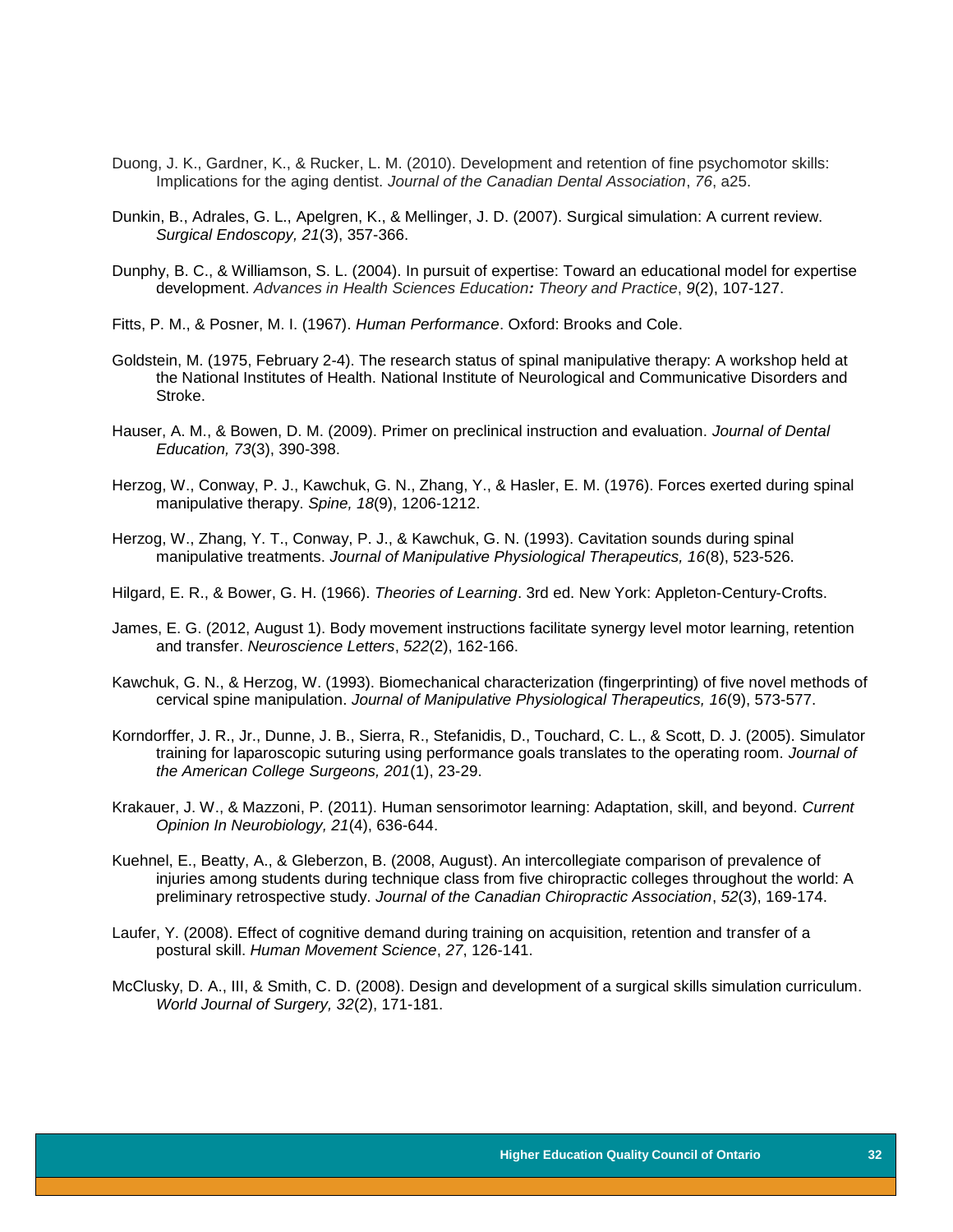- McGregor, M., & Quam, K. (1996). Student choice, problem-based learning and academic acumen. *Teaching and Learning in Medicine, 8,* 83-89.
- Morcke, A. M., & Eika, B. (2009). Medical faculty and curriculum design 'No, no, it's like this: You give your lectures ...'. *Medical Teacher, 31*(7), 642-648.
- Palter, V. N. (2011, September). Comprehensive training curricula for minimally invasive surgery. *Journal of Graduate Medical Education*, *3*(3), 293-298.
- Pringle, R. K. (2004). Guidance hypothesis with verbal feedback in learning a palpation skill. *Journal of Manipulative Physiological Therapeutics, 27*(1), 36-43.
- Ormrod, J. E. (2004). *Human Learning*. 4th ed. Upper Saddle River, NJ: Prentice-Hall.
- Reznick, R. K., & MacRae, H. (2006). Teaching surgical skills: Changes in the wind. *New England Journal of Medicine, 355*(25), 2664-2669.
- Rogers, C. M., & Triano, J. J. (2003). Biomechanical measure validation for spinal manipulation in clinical settings. *Journal of Manipulative Physiological Therapeutics, 26*(9), 539-548.
- Rutherford, A. J., & Ahlgren, A. (1991). *Science for all Americans*. New York: Oxford University Press.
- Sadideen, H., & Kneebone, R. (2012, September). Practical skills teaching in contemporary surgical education: how can educational theory be applied to promote effective learning? *American Journal of Surgery*, *204*(3), 396-401.
- Senstad, O., Leboeuf-Yde, C., & Borchgrevink, C.F. (1996). Side-effects of chiropractic spinal manipulation: Types frequency, discomfort and course. *Scandinavian Journal of Primary Health Care*, *14*(1), 50-53.
- Shalev, J., Royburt, M., Fite, G., Mashiach, R., Schoenfeld, A., Bar, J., Ben-Rafael, Z., & Meizner, I. (2002). Sonographic evaluation of the puerperal uterus: Correlation with manual examination. *Gynecologic and Obstetric Investigation*, *53*(1), 38-41.
- Snowman, J., & Biehler, R. (2006). *Psychology applied to teaching*. 11th ed. Boston: Houghton Mifflin.
- So, J. C., Proctor, R. W., Dunston, P. S., & Wang, X. (2013, April). Better retention of skill operating a simulated hydraulic excavator after part-task than after whole-task training. *Human Factors*, *55*(2), 449- 460.
- Ste-Marie, D. M., Vertes, K. A., Law, B., & Rymal, A. M. (2012, January 17). Learner-controlled selfobservation is advantageous for motor skill acquisition. *Frontiers in Psychology*, *3*, 556. doi: 10.3389/fpsyg.2012.00556.
- Triano, J. J. (2001). Biomechanics of spinal manipulative therapy. *Spine Journal, 1*(2), 121-130.
- Triano, J. J., Rogers, C. M., Combs, S., Potts, D., & Sorrels, K. (2002). Developing skilled performance of lumbar spine manipulation. *Journal of Manipulative Physiological Therapeutics, 25*(6), 353-361.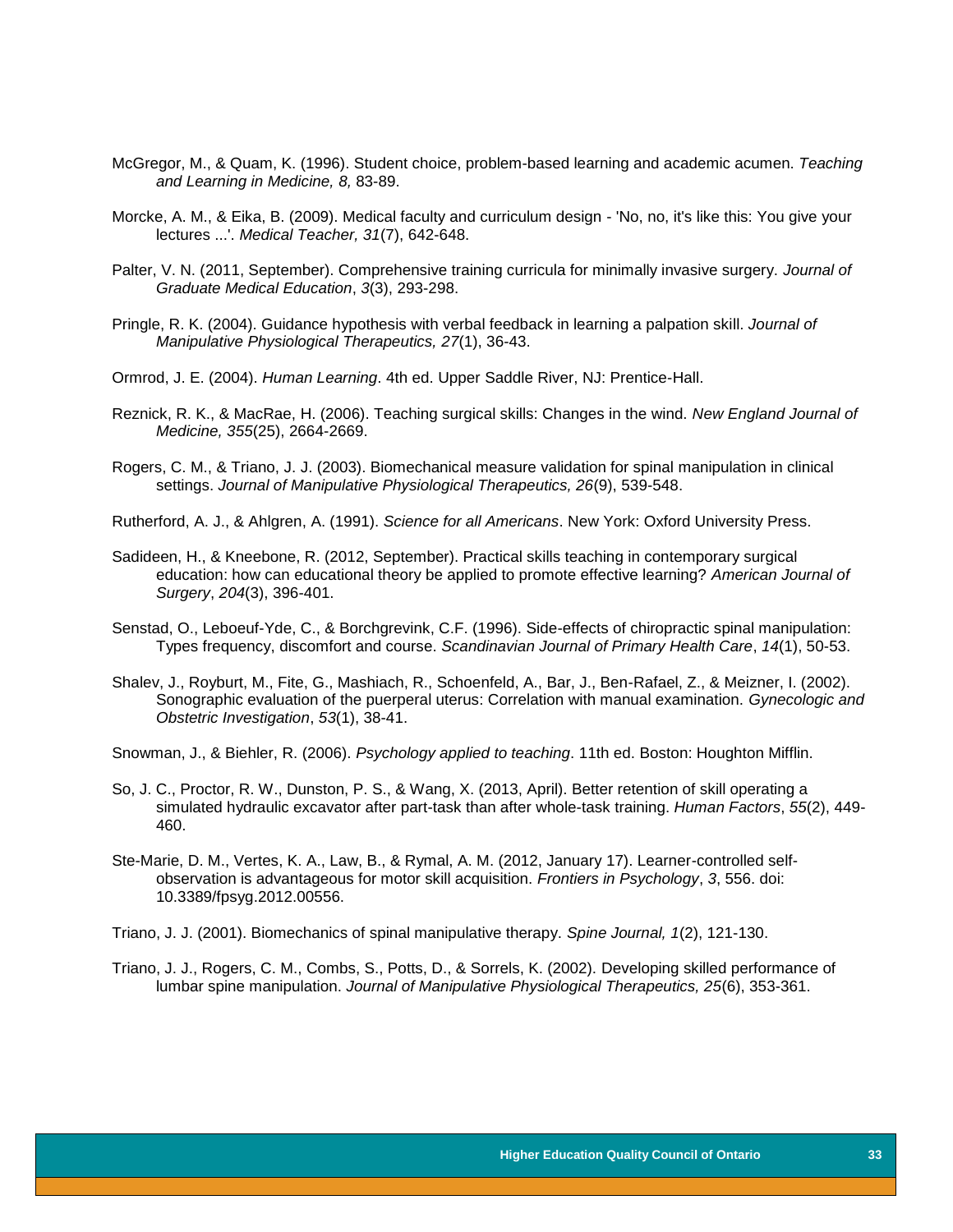- Triano, J. J., Rogers, C. M., Combs, S., Potts, D., & Sorrels, K. (2003). Quantitative feedback versus standard training for cervical and thoracic manipulation. *Journal of Manipulative Physiological Therapeutics, 26*(3), 131-138.
- Triano, J. J., Bougie, J., Rogers, C., Scaringe, J., Sorrels, K., & Skogsbergh, D. (2004). Procedural skills in spinal manipulation: do prerequisites matter? *Spine Journal, 4*(5), 557-563.
- Triano, J. J., Scaringe, J., Bougie, J., & Rogers, C. (2006). Effects of visual feedback on manipulation performance and patient ratings. *Journal of Manipulative Physiological Therapeutics, 29*(5), 378-385.
- Triano, J. J., Gissler, T., Forgie, M., & Milwid, D. (2011). Maturation in rate of high-velocity, low-amplitude force development. *Journal of Manipulative Physiological Therapeutics, 34*(3), 173-180.
- Triano, J. J., McGregor, M., & Giuliano, D. (2011). A pilot study to use force-sensing tables to train manipulation/adjustment novices. World Federation of Chiropractic 11th Biennial Conference.
- Triano, J. J., Descarreaux, M., & Dugas, C. (2012, October). Biomechanics--review of approaches for performance training in spinal manipulation. *Journal of Electromyography and Kinesiology*, *22*(5), 732- 739.
- Turner, R. S., & Desmurget, M. (2010). Basal ganglia contributions to motor control: A vigorous tutor. *Current Opinion on Neurobiology, 20*(6), 704-716.